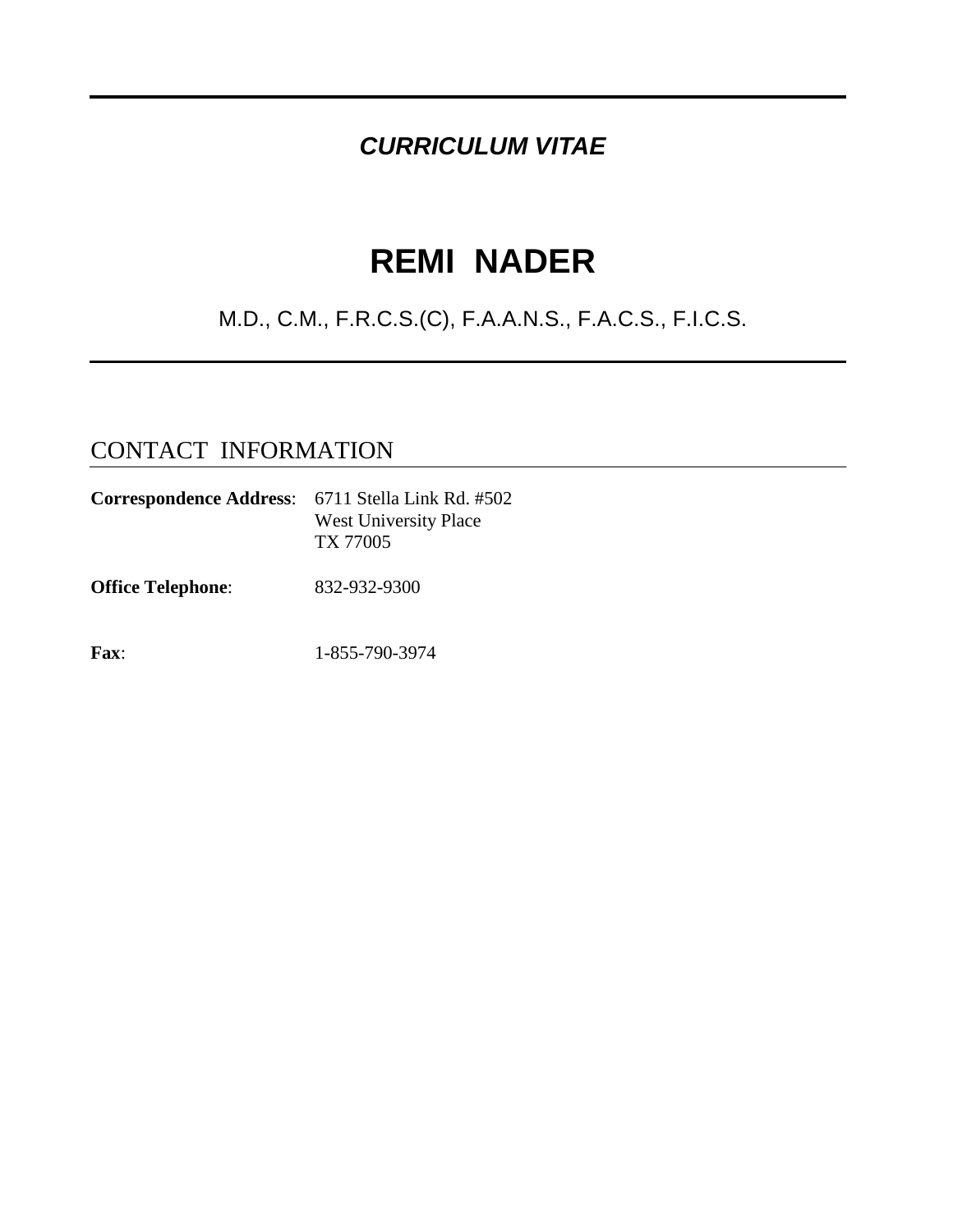### TABLE OF CONTENTS

| <b>EDUCATION</b>                                   | $\mathfrak{Z}$ |
|----------------------------------------------------|----------------|
| <b>BOARD CERTIFICATIONS &amp; ACCREDITATIONS</b>   | $\overline{4}$ |
| <b>LICENSURE</b>                                   | 5              |
| <b>ACADEMIC APPOINTMENTS</b>                       | 6              |
| AWARDS, HONOURS & PROFESSORSHIPS                   | 6              |
| <b>MEDICAL MISSIONS</b>                            | 7              |
| <b>WORK HISTORY</b>                                | 8              |
| <b>PROFESSIONAL APPOINTMENTS &amp; MEMBERSHIPS</b> | 9              |
| INSTITUTIONAL ADMINISTRATIVE APPOINTMENTS          | 10             |
| <b>SELECTED ADVANCED TRAINING &amp; COURSES</b>    | 11             |
| <b>RESEARCH EXPERIENCE</b>                         | 13             |
| <b>PUBLICATIONS</b>                                | 14             |
| <b>ABSTRACTS &amp; PRESENTATIONS</b>               | 24             |
| <b>EDITORIAL WORK</b>                              | 31             |
| <b>TEACHING EXPERIENCE</b>                         | 31             |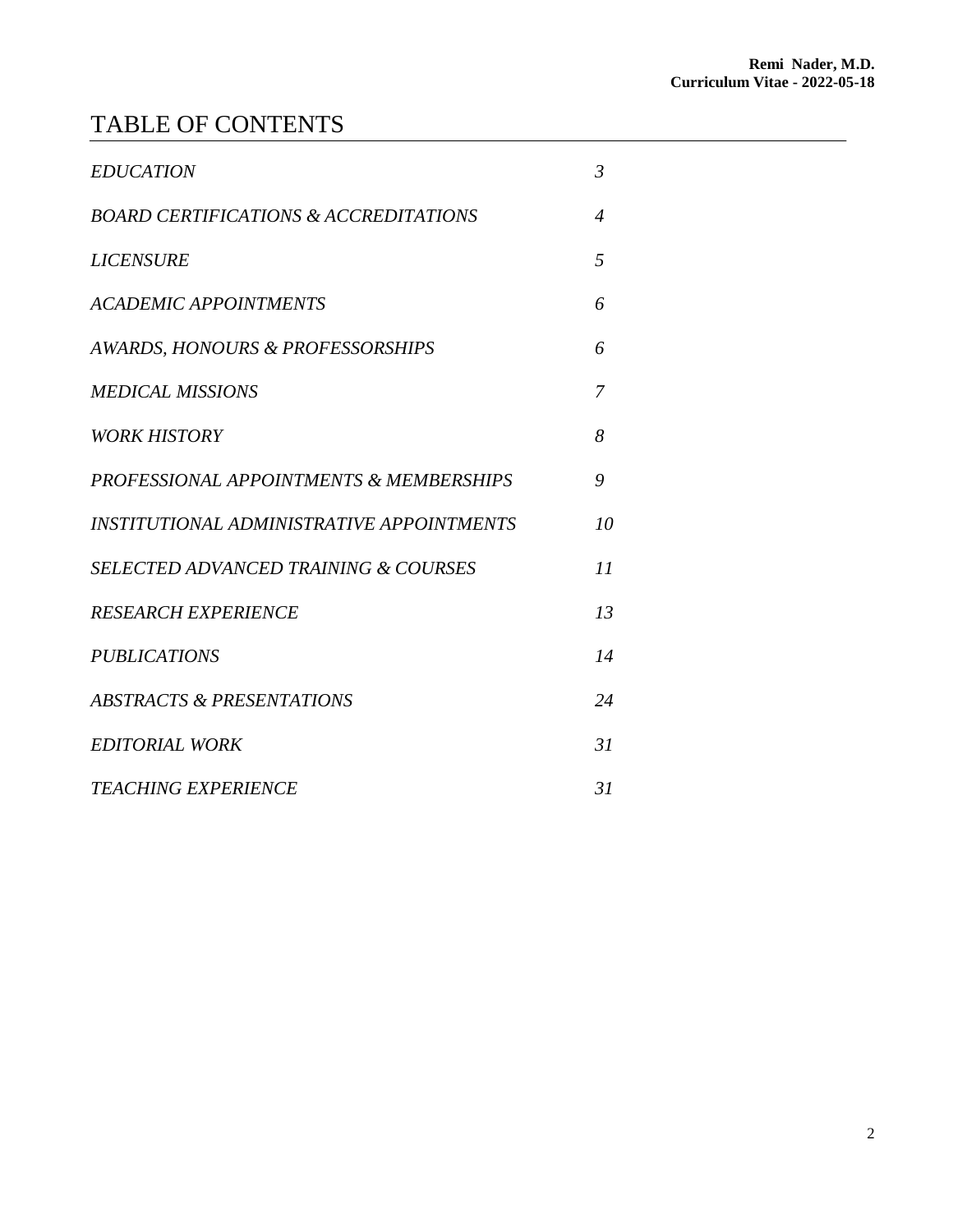#### EDUCATION

#### *POSTDOCTORAL TRAINING*

*July 00 to June 05 Residency in Neurological Surgery*

Main institution: **University of Texas Medical Branch** Galveston, TX, USA (Dates: 2000 to 2005)

> Other institutions: **University of Texas M.D. Anderson Cancer Center** Houston, TX, USA (Dates: 2002-2003)

**University of Texas Health Science Center** Houston, TX, USA (Dates: 2002)

*July 99 – July 00 Internship in General Surgery*

University of Texas Medical Branch, Galveston, TX, USA

#### *MEDICAL*

*Aug. 94 – May 99 Medical Doctorate (M.D., C.M.)* [Doctorem Medicinae et Chirurgiae Magistrum] McGill University Montreal, QC, Canada

#### *UNDERGRADUATE*

*Aug. 92- May 94 Diploma of Collegial Studies in Health Sciences* Marianopolis College, Montreal, QC, Canada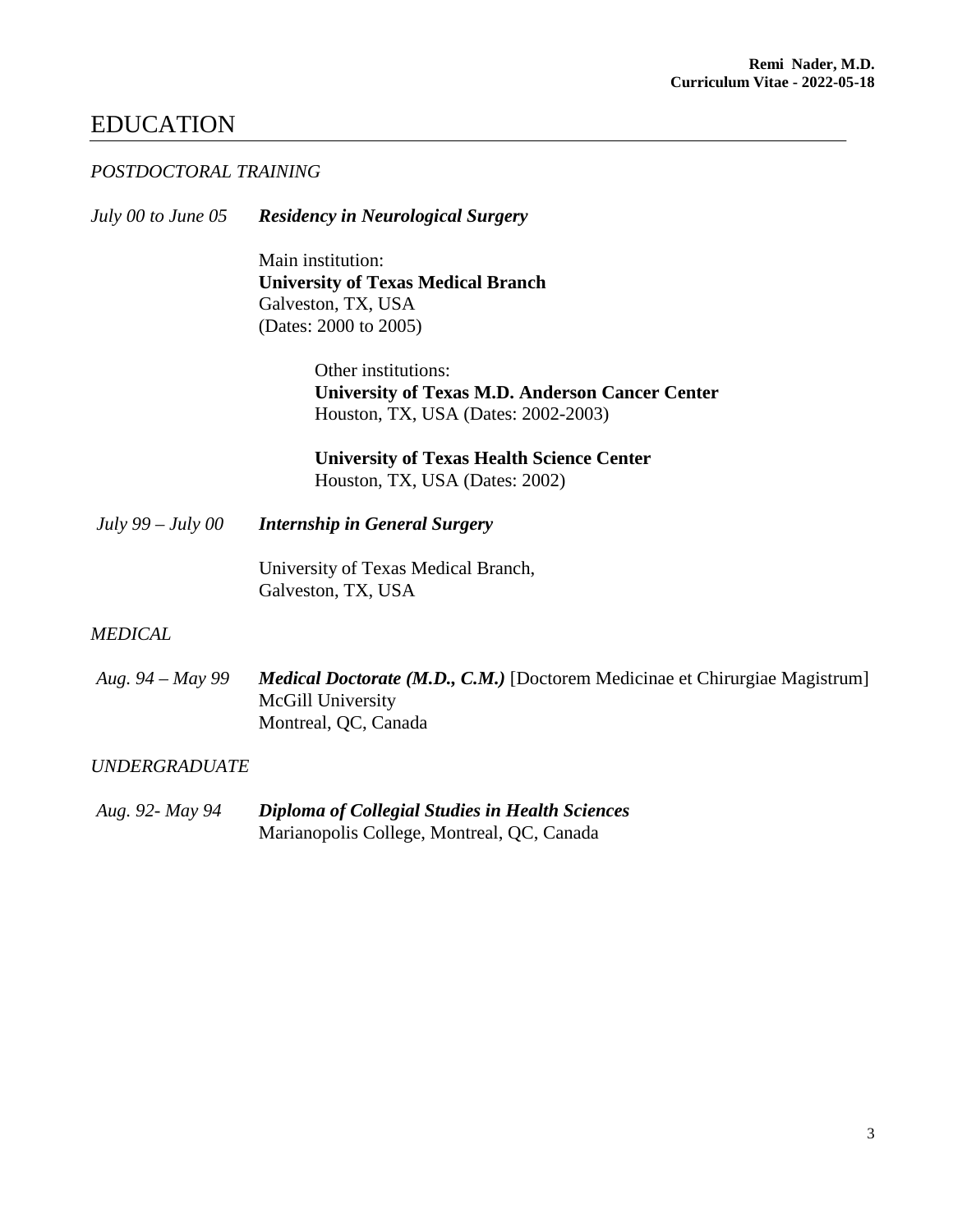#### *ADDITIONAL TRAINING*

*Jan 09 to July 09 Skull Base Neurosurgery Training (Fellowship)*

University of Arkansas for Medical Sciences, Department of Neurosurgery Little Rock, AR, USA *Mentors:* Prof. O. Al-Mefty, M.D., Prof. M. G. Yaşargil, M.D. Prof. A. F. Krisht M.D. Prof. T. Glenn Pait M.D.

#### BOARD CERTIFICATIONS & ACCREDITATIONS

| June $10^{th}$ 2008    | <b>American Board of Neurological Surgery (ABNS)</b>                                                                                                                     |
|------------------------|--------------------------------------------------------------------------------------------------------------------------------------------------------------------------|
| Recertified in 2018    | Board Certified in Neurosurgery                                                                                                                                          |
| Aug $6^{th}$ 2021      | <b>International College of Surgeons</b><br>Fellow of the International College of Surgeons (FICS)                                                                       |
| Nov $25^{th}$ 2018     | <b>National Board of Physicians and Surgeons</b><br>Board Certified in Neurosurgery (NBPAS)                                                                              |
| July $18^{th}$ 2010    | <b>American Association of Neurological Surgeons</b><br>Fellow of the American Association of Neurological Surgeons (FAANS)                                              |
| October $11^{th}$ 2009 | <b>American College of Surgeons</b><br>Fellow of the American College of Surgeons (FACS)                                                                                 |
| June $2^{nd}$ 2015     | Collège des Médecins du Québec (CMQ)<br>Specialist Certificate in Neurosurgery                                                                                           |
| June $28^{th}$ 2006    | <b>Royal College of Physicians and Surgeons of Canada</b><br>Board Certified in Neurosurgery<br>Fellow of the Royal College of Physicians and Surgeons of Canada (FRCSC) |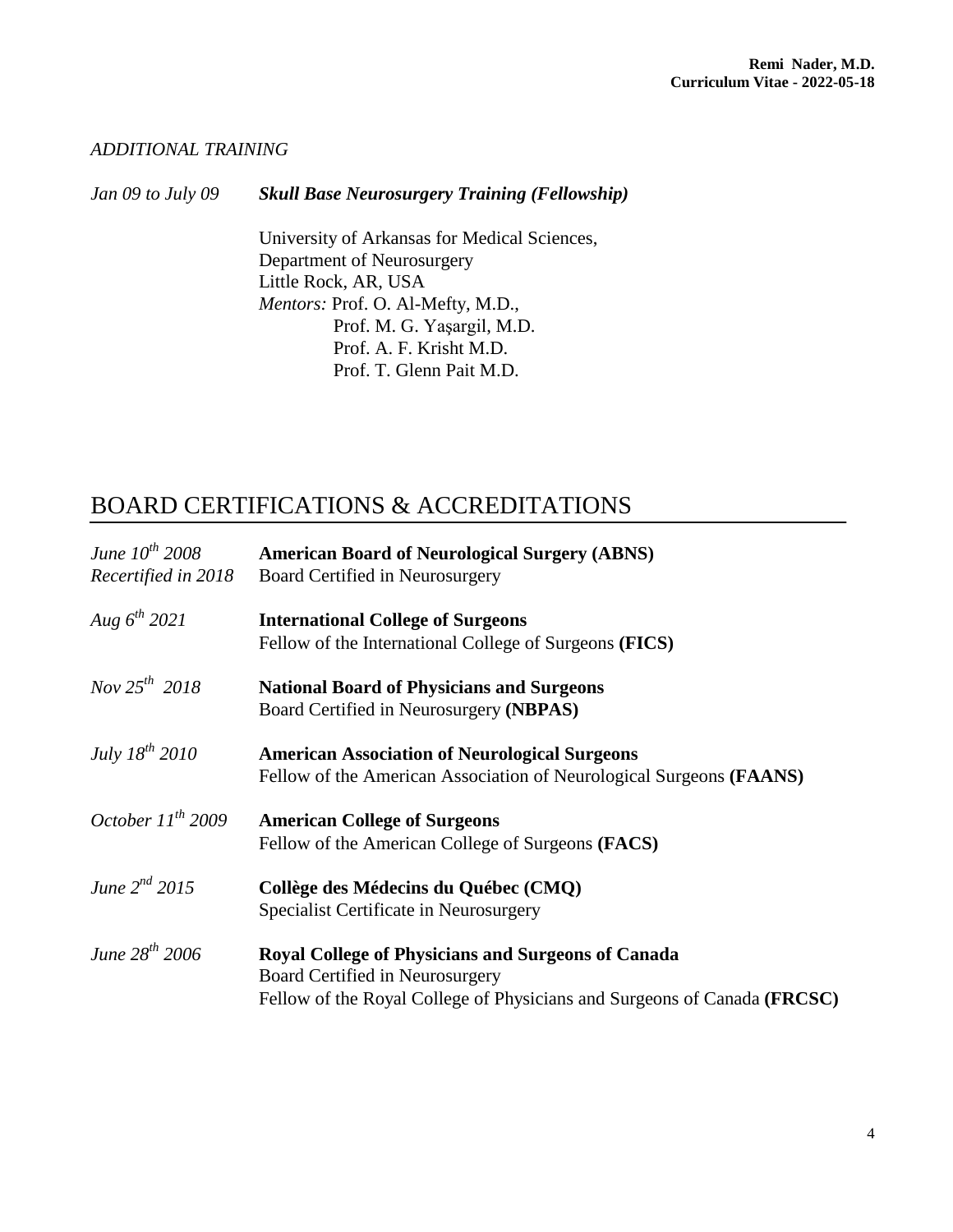### LICENSURE

| Feb $7^{th}$ 2020         | <b>Cameroon Medical Council</b>                                          |
|---------------------------|--------------------------------------------------------------------------|
|                           | Licensed to practice medicine in Cameroon - During Mission trip Feb 2020 |
| July $30^{th}$ 2019       | <b>College of Physicians and Surgeons of Ontario (active)</b>            |
|                           | Licensed to practice medicine in the Province of Ontario, Canada         |
| June $2^{nd}$ 2015        | Collège des Médecins du Québec (CMQ) (active)                            |
|                           | Licensed to practice medicine in the Province of Quebec, Canada          |
| May $1^{t}$ 2014          | <b>Florida Board of Medicine (active)</b>                                |
|                           | Licensed to practice medicine in the state of Florida                    |
| December $7tt 2010$       | <b>Louisiana State Board of Medical Examiners (active)</b>               |
|                           | Licensed to practice medicine in the state of Louisiana                  |
| January $1^{st}$ 2010     | <b>Alabama State Board of Medical Examiners (active)</b>                 |
|                           | Licensed to practice medicine in the state of Alabama                    |
| October 3rd 2008          | <b>Arkansas State Medical Board (active)</b>                             |
|                           | Licensed to practice medicine in the state of Arkansas                   |
| <i>May</i> $23^{rd}$ 2005 | <b>Mississippi State Board of Medical Licensure (active)</b>             |
|                           | Licensed to practice medicine in the state of Mississippi                |
| Dec. $5^{th}$ 2003        | <b>Texas Medical Board (active)</b>                                      |
|                           | Licensed to practice medicine in the state of Texas                      |
| March 2000                | <b>United States Medical Licensing Examinations (USMLE)</b>              |
|                           | Successfully completed Steps 1, 2 & 3                                    |
| Dec. 14 2005              | Licentiate of Medical Council of Canada (LMCC)                           |
|                           | Licensed to practice medicine in Canada                                  |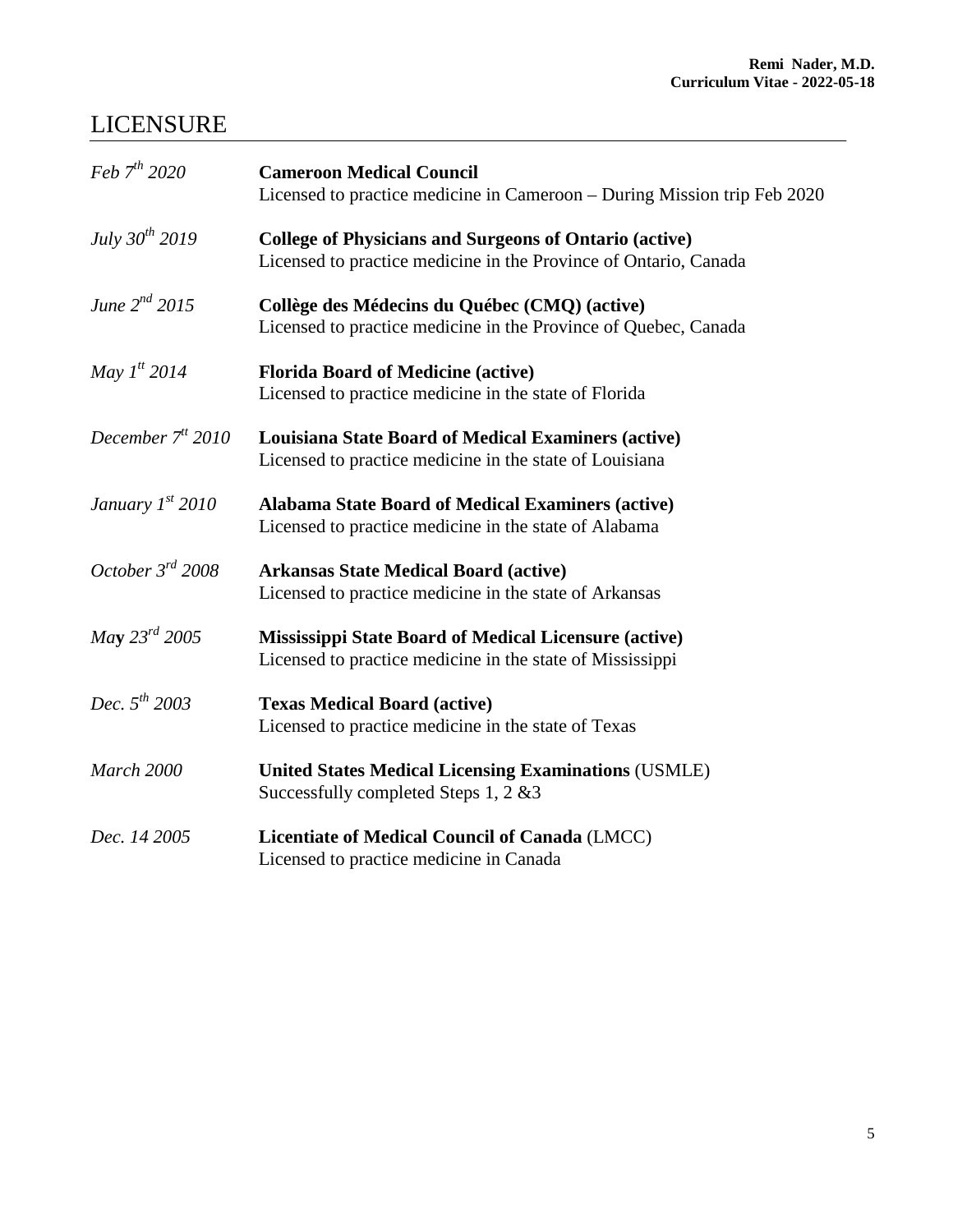### ACADEMIC APPOINTMENTS

| June. 2015 to date                         | <b>Adjunct Clinical Professor of Neurosurgery,</b><br>University of Texas Medical Branch, Galveston, TX                       |
|--------------------------------------------|-------------------------------------------------------------------------------------------------------------------------------|
| June. 12 to 2015                           | <b>Adjunct Clinical Associate Professor of Neurosurgery,</b><br>University of Texas Medical Branch, Galveston, TX             |
| Dec. '11 to '15                            | <b>Affiliate Clinical Professor,</b><br>William Carey University, Hattiesburg, MS                                             |
| Sept. '10 to '12                           | <b>Clinical Assistant Professor of Neurosurgery,</b><br>Department of Neurosurgery, Tulane University, New Orleans, LA        |
| July 10 to Jan $12\&$<br>July 06 to Jan 09 | Affiliate/Clinical Assistant Professor of Neurosurgery,<br>Department of Neurosurgery, University of Mississippi, Jackson, MS |
| Jan 09 to Dec 09                           | <b>Assistant Professor of Neurosurgery,</b><br>Department of Neurosurgery, University of Arkansas for Medical Sciences, AR    |

## AWARDS, HONOURS & PROFESSORSHIPS

| March 2017           | <b>Visiting Professorship</b><br>1 <sup>st</sup> Neurosurgery Review Course                         |
|----------------------|-----------------------------------------------------------------------------------------------------|
|                      | Department of Neurosurgery - Neuroscience Institute at Hamad Medical Corp.<br>Doha, Qatar           |
| Feb. 2015            | <b>Prose Award–Textbook/ Clinical Medicine</b>                                                      |
|                      | Neurosurgery Tricks of the Trade: Cranial - Thieme Publishers                                       |
|                      | By Remi Nader, Cristian Gragnaniello, Scott C. Berta, Abdulrahman J. Sabbagh<br>and Michael L. Levy |
|                      | American Publishers Awards for Professional and Scholarly Excellence                                |
|                      | Association of American Publishers (AAP)                                                            |
| Mar. $14^{th}$ 2012  | <b>Visiting Professorship</b>                                                                       |
|                      | The National Neuroscience Institute                                                                 |
|                      | King Fahd Medical City, Riyadh, Saudi Arabia                                                        |
| Sept. $25^{th}$ 2002 | <b>First Prize–Tumor Section</b>                                                                    |
|                      | Tumors of the Divisions of the Trigeminal Nerve                                                     |
|                      | Congress of Neurological Surgeons, Philadelphia, PA                                                 |
| May $8^{th}$ 2002    | <b>First Prize in Clinical Research</b>                                                             |
|                      | Percutaneous Vertebroplasty and Kyphoplasty in Cancer Patients,                                     |
|                      | Trainee Recognition Day, M. D. Anderson Cancer Center, Houston, TX                                  |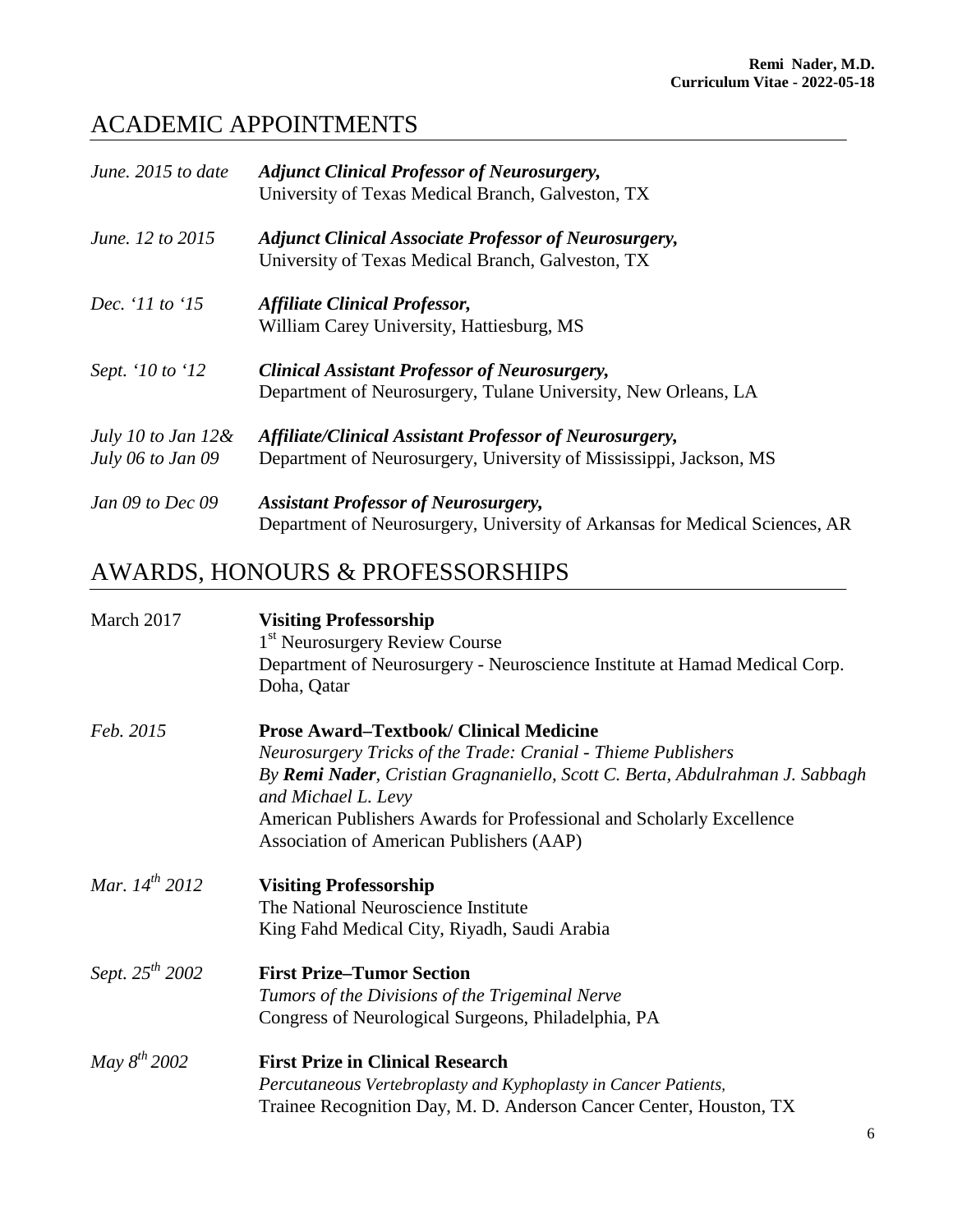| June 1996         | <b>Summer Research Bursary,</b><br>Medical Research Council of Canada                                                                    |
|-------------------|------------------------------------------------------------------------------------------------------------------------------------------|
| May 1995          | <b>Dean's Honour List</b><br>McGill University<br>Top 10% based on sessional GPA                                                         |
| Aug. 94 - Aug. 96 | J.W. McConnell Scholarship,<br>McGill University Entrance Scholarship<br>Awarded for three consecutive years for high academic standings |
| June 1994         | <b>Award for Excellence in Health Sciences</b>                                                                                           |
| June 1994         | <b>Honours Sciences Certificate Programme</b><br>(Marianopolis College)                                                                  |
| June 1994         | <b>Marianopolis College Student Life Award</b>                                                                                           |
| June 1993         | <b>Sister Mary McCormack Scholarship</b><br>Awarded to the top four students                                                             |
| <b>March 1993</b> | <b>McGill Engineering Prize</b><br>Outstanding efforts & achievement in a science fair project related to engineering                    |
| <b>March 1993</b> | <b>Gold Medal</b><br>Montreal Regional Science Fair                                                                                      |
| 1993 and 1994     | <b>Dean's Honour List</b><br>Marianopolis College: Top 10% students                                                                      |
| August 1992       | <b>Marianopolis College Book Scholarship</b>                                                                                             |

#### MEDICAL MISSIONS

*Feb 2020* **Brain Project Africa** Medical Outreach Mission, Yaoundé, Cameroon *First innovative use of complex skull-based technique (Orbito-Zygomatic Craniotomy) in tumor resection in Hopital Garnison Militaire, Yaoundé, Cameroon*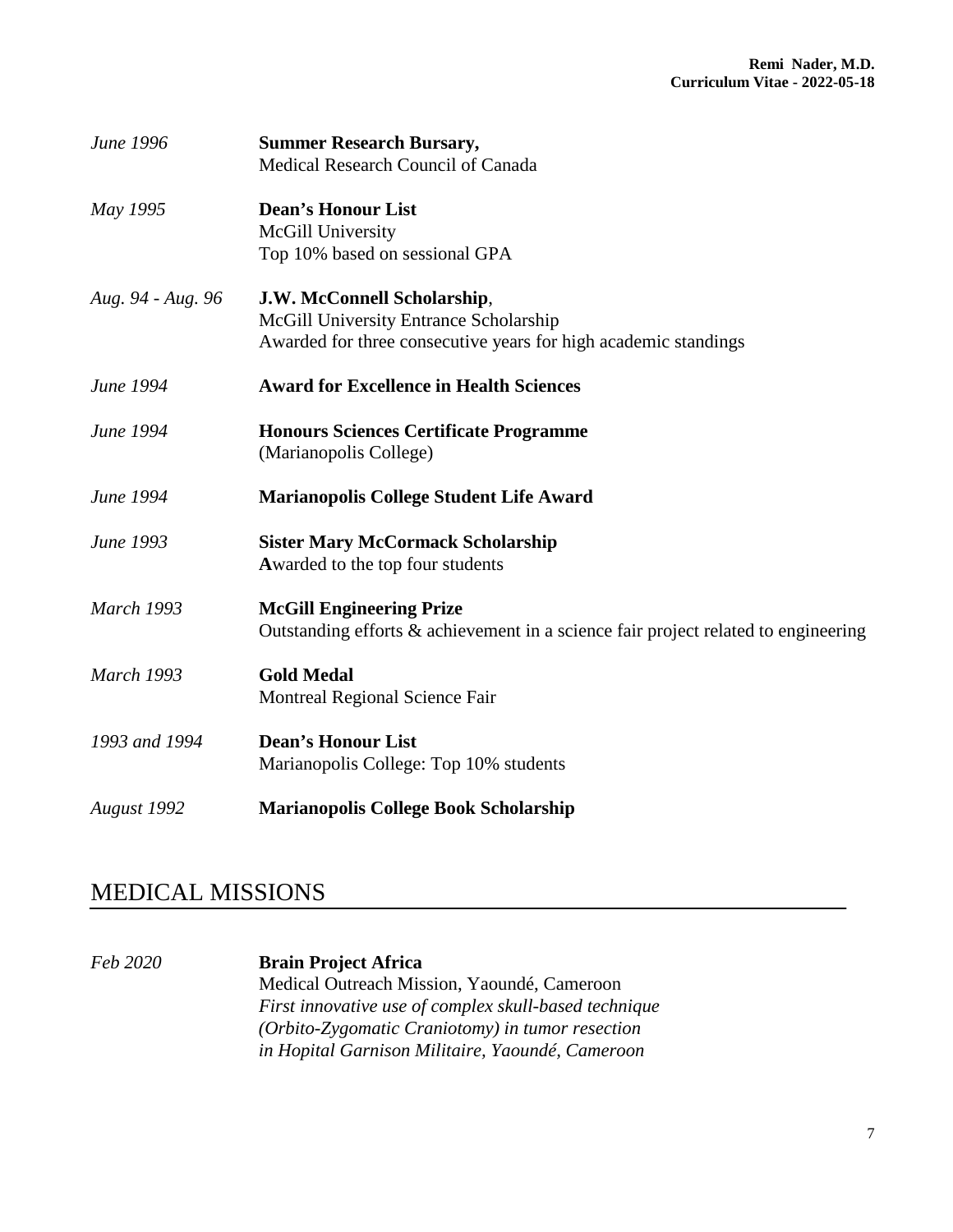### WORK HISTORY

| Jan '19 to date                  | <b>President</b><br>International Center for Neurosciences, Houston, TX                                                                                                          |
|----------------------------------|----------------------------------------------------------------------------------------------------------------------------------------------------------------------------------|
| April '12 to date                | <b>President</b><br>Texas Center for Neurosciences, Beaumont & Houston, TX                                                                                                       |
| April '12 to date                | <b>Active Medical Staff &amp; Attending Neurosurgeon,</b><br>Multiple Hospitals in Houston, Beaumont, The Woodlands & Galveston, TX area<br>Detailed list available upon request |
| Nov '15 to date                  | <b>Attending Neurosurgeon,</b><br>Private practice in Quebec, Canada<br>Latest address: 1435 boul. Saint-Martin O., Suite 607, Laval, QC H7S 2C6                                 |
| <b>PAST POSITIONS</b>            |                                                                                                                                                                                  |
|                                  | August '10 to Jan '12 Chief, Section of Neurosurgery<br>Memorial Hospital, Gulfport, MS                                                                                          |
|                                  | March '10 to Jan '12 Director of Neuroscience Clinical Effectiveness Program<br>Memorial Hospital, Gulfport, MS                                                                  |
| Jan $\dot{10}$ to Mar $\dot{12}$ | <b>Attending Neurosurgeon,</b><br>Gulf Coast Brain and Spine Institute, Gulfport, MS                                                                                             |
| Jan 09 to Dec 09                 | <b>Attending Neurosurgeon,</b><br>Department of Neurosurgery<br>University of Arkansas for Medical Sciences, Little Rock, AR                                                     |
|                                  | August 06 to Dec 08 Chief of Neurosurgery,<br>Division of Neurosurgery, Department of Surgery<br>Greenwood Leflore Hospital, Greenwood, MS                                       |
| April 06 to Sept 08              | <b>Medical Staff Executive Committee,</b><br>Long Term Acute Care Hospital, Greenwood, MS                                                                                        |
| Sept. 05 to Jan 09               | <b>Attending Neurosurgeon,</b><br>North Central Mississippi Neurological Surgery<br>Department of Surgery, Greenwood Leflore Hospital, Greenwood, MS                             |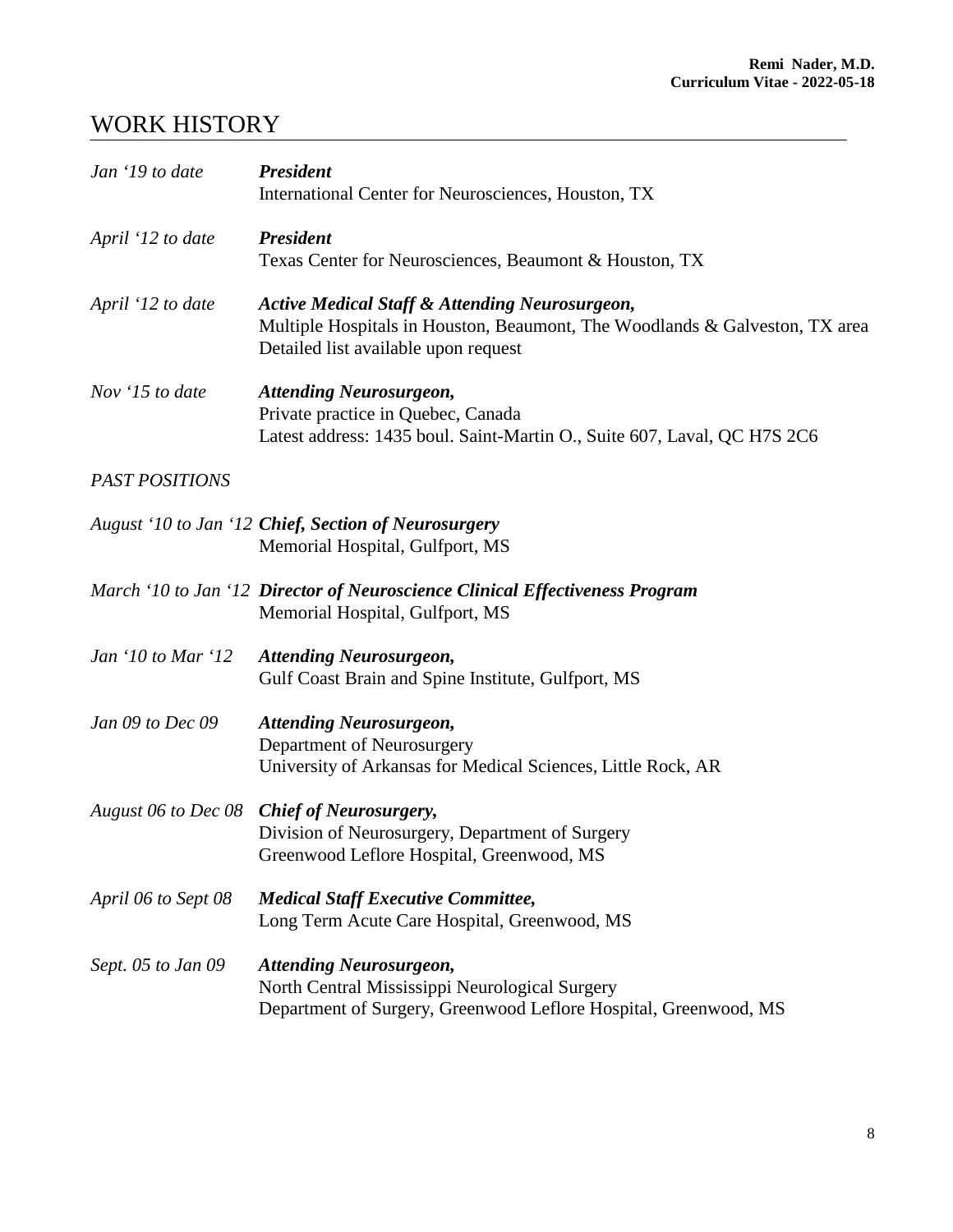### PROFESSIONAL APPOINTMENTS & MEMBERSHIPS

| Jan 13 to date      | Member of the Texas Association of Neurological Surgeons                              |
|---------------------|---------------------------------------------------------------------------------------|
| March 12 to date    | Member of the Texas Medical Association                                               |
| March 12 to date    | Member of the Jefferson County Medical Association                                    |
| Dec 08 to date      | Member of the North American Spine Society (NASS)                                     |
| June 05 to date     | Member of the World Association of Lebanese Neurosurgeons                             |
| July 00 to date     | Member of the Congress of Neurological Surgeons (CNS)                                 |
| July 00 to date     | Member of the American Association of Neurological Surgeons (AANS)                    |
| Sept. 02 to date    | Member of the Section on Tumors (AANS/CNS)                                            |
| Jan. 11 to 12       | Elected Member at Large - Mississippi Neurosurgical Society                           |
| Jan. 2009           | Program Chairman - Mississippi Neurosurgical Society<br>Annual Meeting, Greenwood, MS |
| Jan. 2008 to Jan 09 | Secretary/Treasurer - Mississippi Neurosurgical Society                               |
| Jan. 2008           | Program Chairman - Mississippi Neurosurgical Society<br>Annual Meeting, Biloxi, MS    |
| April 06 to 12      | Member of the Mississippi Neurosurgical Society                                       |
| May 06 to 12        | Member of the American Academy of Spine Physicians                                    |
| Sept 06 to 13       | Member of the American Medical Association                                            |
| Sept 06 to Jan 09   | Member of the Mississippi State Medical Association                                   |
| Sept 06 to Dec 09   | Member of the Delta Medical Society                                                   |
| July 03 to 05       | Member of the Texas Association of Neurological Surgeons                              |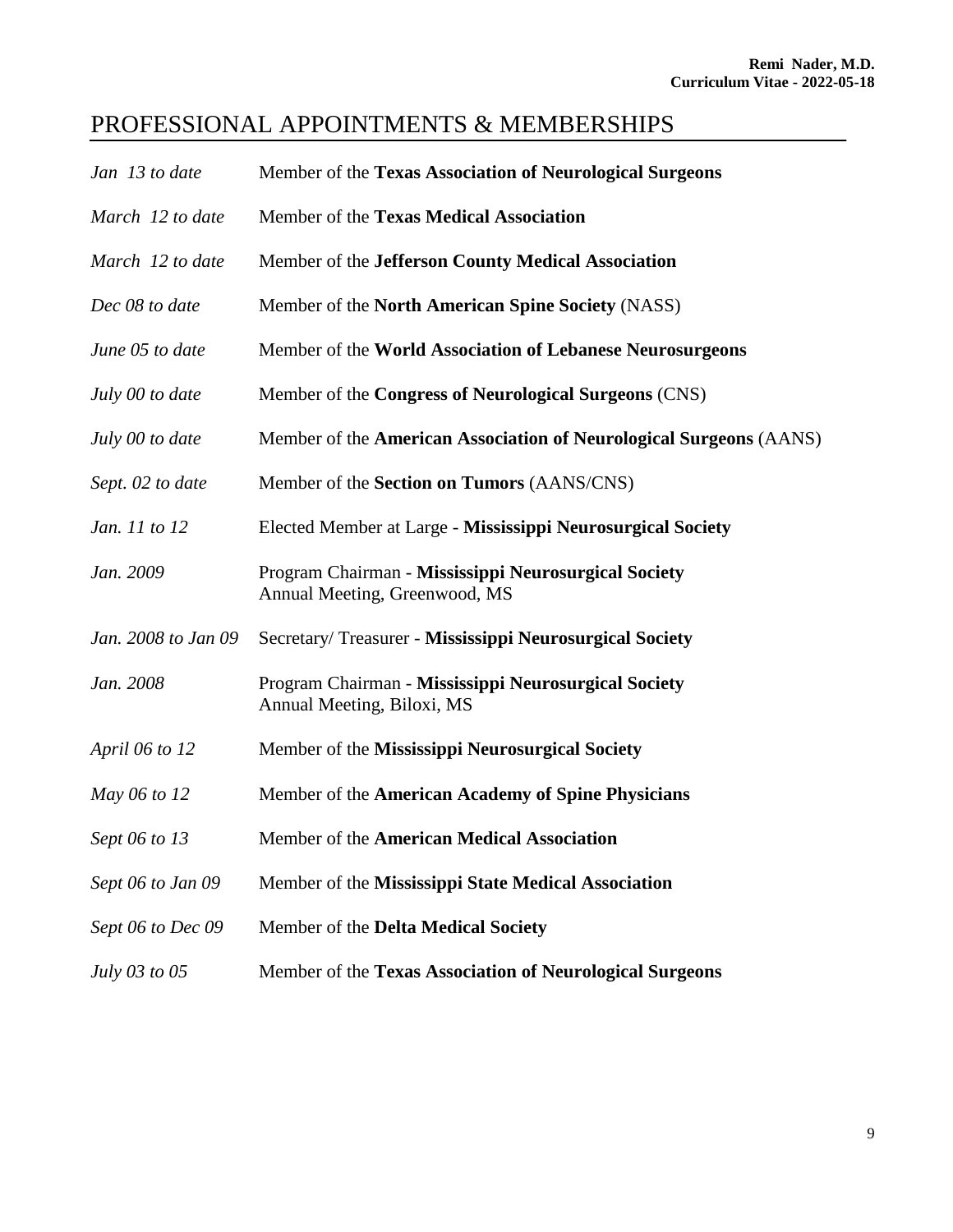#### INSTITUTIONAL ADMINISTRATIVE APPOINTMENTS

| Jan '21 to date    | <b>Chairman, Department of Neurosurgery</b><br>United Memorial Medical Center, Houston, TX                                |
|--------------------|---------------------------------------------------------------------------------------------------------------------------|
| Jan '19 to Aug '19 | <b>Chairman, Department of Neurosurgery</b><br>United General Hospital, Houston, TX                                       |
| Jan 11 to Mar 12   | <b>Cancer Liaison Physician</b> for Memorial Hospital, Gulfport, MS<br>Commission on Cancer, American College of Surgeons |
| Jan 11 to Mar 12   | Member of the Medical Staff Technology Committee,<br>Memorial Hospital, Gulfport, MS                                      |
| Jan 11 to Mar 12   | Member of the Intensive Care Clinical Effectiveness Program,<br>Memorial Hospital, Gulfport, MS                           |
| Feb 10 to Mar 12   | Member of the Surgery Clinical Effectiveness Program,<br>Memorial Hospital, Gulfport, MS                                  |
| Sept 06 to Jan 09  | Member of the Bylaws Committee, Greenwood Leflore Hospital                                                                |
| Sept 06 to Jan 09  | Member of the Continued Medical Education & Library Committee,<br>Greenwood Leflore Hospital                              |
| Sept 06 to Jan 09  | Member of the Tumor Board Committee, Greenwood Leflore Hospital                                                           |
| Sept 06 to Jan 09  | Member of the Surgery Utilization Block Committee,<br>Greenwood Leflore Hospital                                          |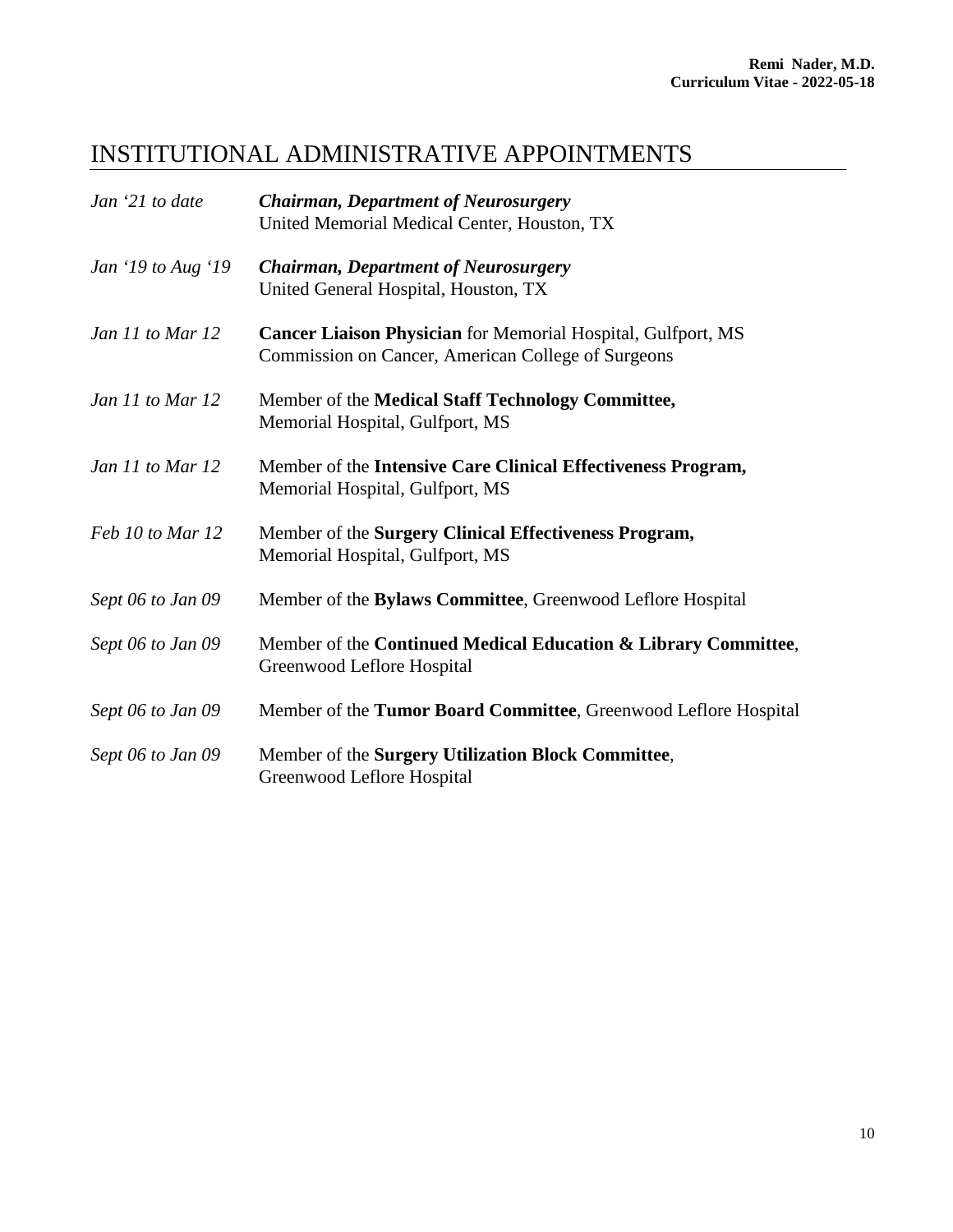## SELECTED ADVANCED TRAINING & COURSES

| Feb. 21-22 2020     | <b>Endoscopic Spine Surgery</b><br>Endoscopic Course for Professionals – Joimax Endoscopic Spine Experts<br>Houston Methodist Institute for Technology, Innovation & Education,<br>(MITIE), Houston TX               |
|---------------------|----------------------------------------------------------------------------------------------------------------------------------------------------------------------------------------------------------------------|
| Jun 19 to Dec 19    | <b>Nerve Conduction Studies and Needle EMG examination training</b><br>St Michael's Neurology and Pain Medicine<br>Houston, TX, USA<br>Miguel Pappolla M.D., Prof. of Neurology - University of Texas Medical Branch |
| Sept. 20-22 2019    | <b>Practical Approach to Electromyography and Neuromuscular Disorders</b><br>Boston University School of Medicine, Boston, MA                                                                                        |
| Jun 24 2019         | <b>Nerve Conduction Velocity and EMG Testing</b><br>Practical Training course (16hrs) – Empire Medical Training – New York, NY                                                                                       |
| Feb.19 2016         | AANS Maintenance of Certification Preparation & Neurosurgical Update<br>American Association of Neurological Surgeons, San Antonio, TX                                                                               |
| Jun 12 2015         | <b>Minimally Invasive Sacroiliac Joint Surgery</b><br>Master Course in SI Fusion, Las Vegas, NV                                                                                                                      |
| Nov. 7-8, 2014      | 4th Annual UCSF Techniques in Complex Spine Surgery Program<br>San Francisco, California                                                                                                                             |
| Oct. $26^{th}$ 13   | <b>Advanced Course in Spinal Techniques</b><br>Nader, R. - Program Chairman and Course Coordinator<br>Advanced Center for Surgical Education, Houston, TX                                                            |
| June, $7^{th}$ 13   | <b>MIS - Hands-On Educational Training Program</b><br>Mentor - Choll Kim, MD, PhD, MERC, San Diego, CA                                                                                                               |
| Jun 15 2012         | <b>Minimally Invasive Sacroiliac Joint Surgery</b><br>SI Fusion course with I-Fuse implant system, San Jose, CA                                                                                                      |
| July 28-31 2011     | <b>Neurosurgeon as CEO</b><br><b>Managing Coding and Reimbursment Challenges in Neurosurgery</b><br>American Association of Neurological Surgeons, Boston, MA                                                        |
| <b>March 8 2010</b> | <b>CyberKnife Technical Training</b><br>Accuray Sunnyvale, CA                                                                                                                                                        |
| June 15 2009        | <b>Leksell Gamma Knife Perfexion Training</b><br>University of Arkansas for Medical Sciences, Little Rock, AR                                                                                                        |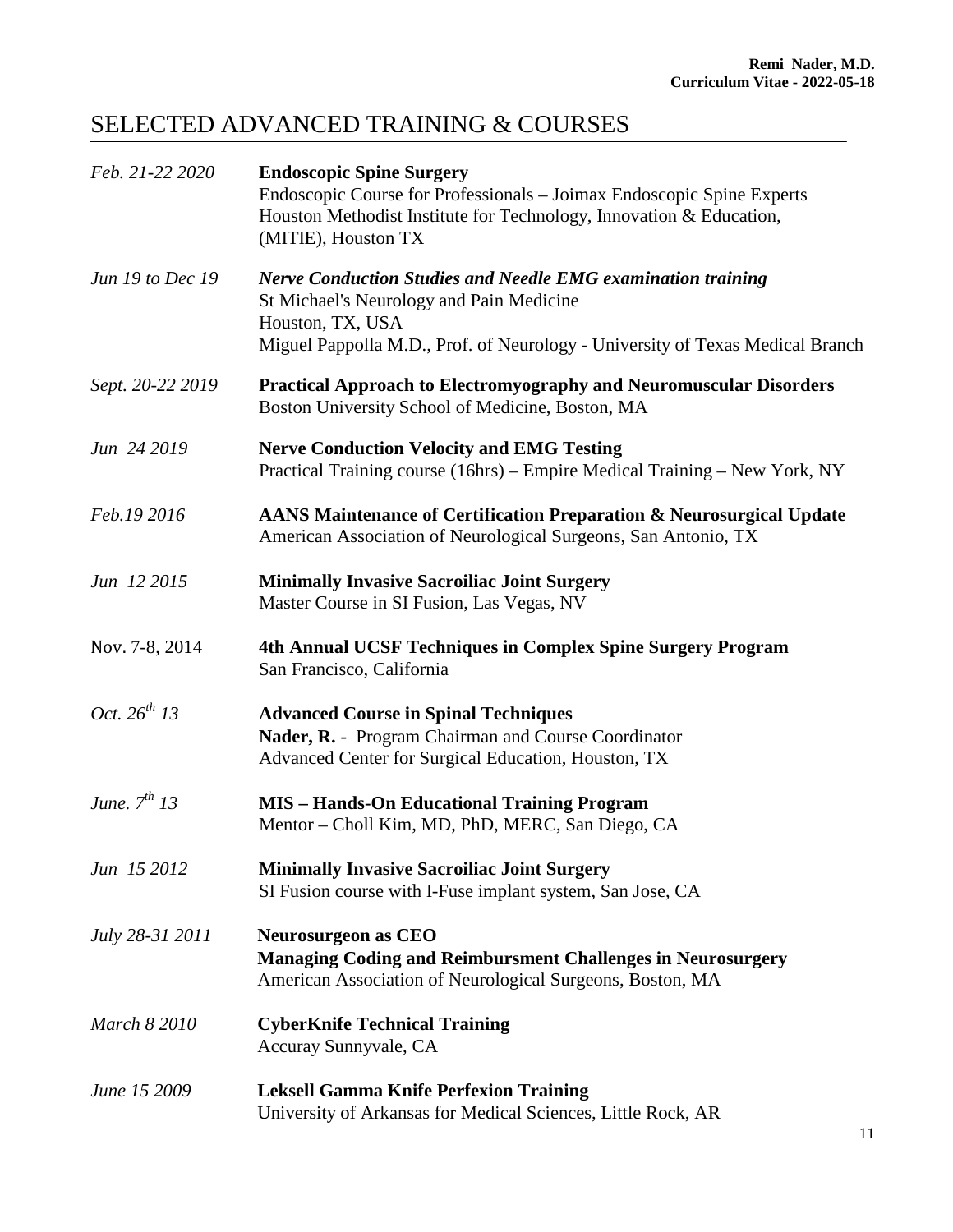| April 29 2009      | Surgical Approaches to the Skull Base - A Hands-On Cadaver Workshop<br>Course director: O. Al-Mefty, M.D., St Louis, MO |
|--------------------|-------------------------------------------------------------------------------------------------------------------------|
| Nov. 5 2006        | <b>Oral Board Preparation Course</b><br>American Association of Neurological Surgeons, Houston, TX                      |
| March 17 2006      | <b>Balloon Kyphoplasty Training Course</b><br>Presbyterian Institute of Minimally Invasive Technology, Dallas, TX       |
| Feb. 7 2006        | <b>Current Concepts in Bone Grafting Think Tank, San Antonio, TX</b>                                                    |
| Nov. 8 2005        | <b>Oral Board Preparation Course</b><br>American Association of Neurological Surgeons, Houston, TX                      |
| Nov. 18-20 2004    | Spine + Science + Management<br>with hands-on cadaver lab, New Orleans, LA                                              |
| May 2-4 2004       | Surgery of the Skull Base -<br>hands-on cadaver lab, West Palm Beach, FL                                                |
|                    | Jan. 31- Feb. 9 2003 The Chicago Review Course in Neurological Surgery,<br>Chicago, IL                                  |
| May 4-10 2002      | <b>The Cleveland Spine Review</b><br>with hands-on cadaver lab, Cleveland, OH                                           |
| Feb. 25-Mar.1 2002 | 40 <sup>th</sup> Annual Dr. K. M. Earle Memorial Neuropathology Review,<br>Bethesda, MD                                 |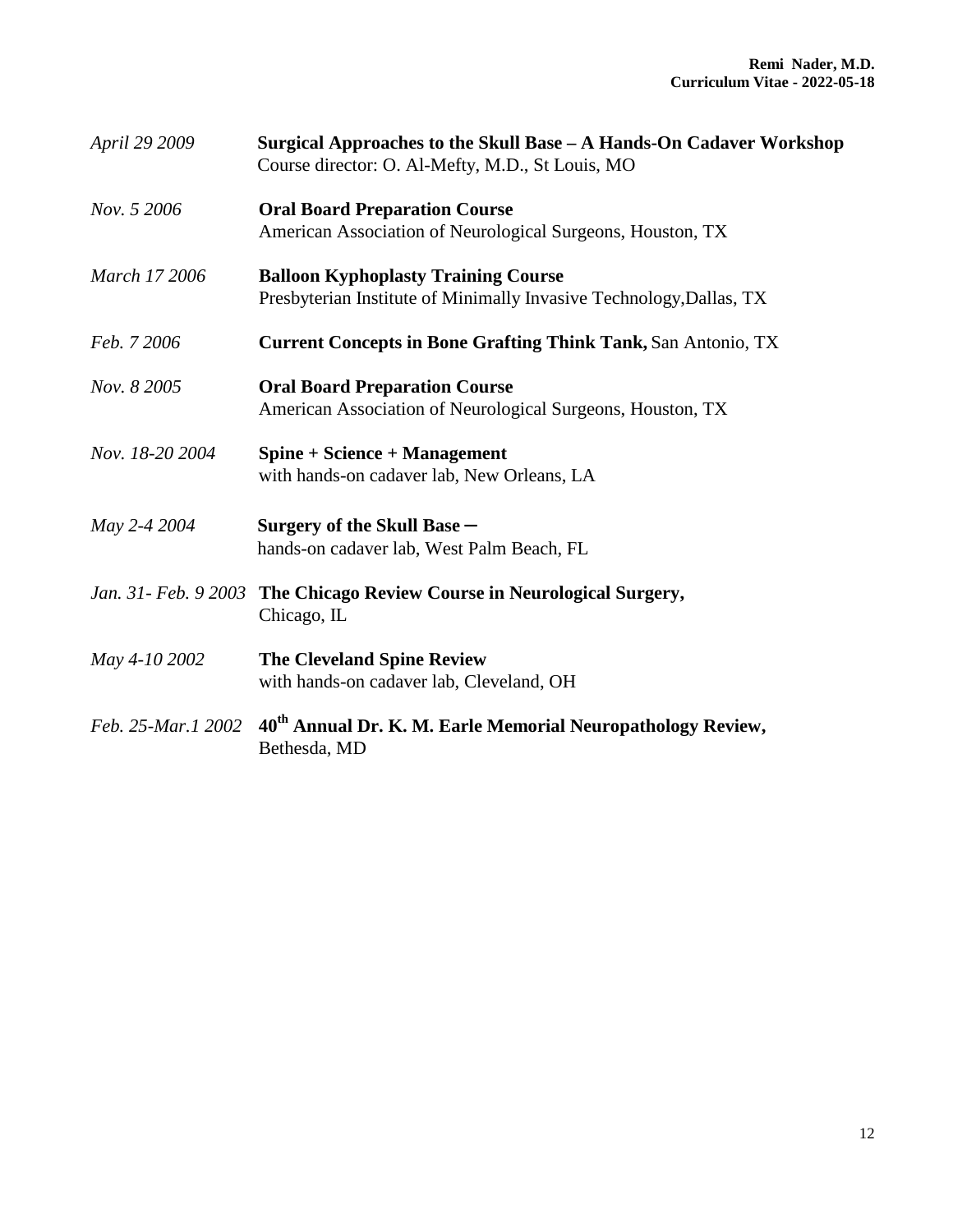### RESEARCH EXPERIENCE

| Jan. 09 to Oct 09  | Skull Base Neurosurgery - Clinical and anatomical reviews of case series<br>Supervisor: Al-Mefty, O., M.D.                                   |
|--------------------|----------------------------------------------------------------------------------------------------------------------------------------------|
|                    | University of Arkansas for Medical Sciences, Little Rock, AR                                                                                 |
| July 02 to June 05 | Surgical outcome of spine metastases<br>Supervisor: Rhines, L., M.D.                                                                         |
|                    | University of Texas M.D. Anderson Cancer Center, Houston, Texas                                                                              |
| Nov. 01 to June 05 | Cognitive outcomes after brain tumor resection<br>Supervisor: Lang, F., M.D., Meyers, C. M.D.,                                               |
|                    | University of Texas M.D. Anderson Cancer Center, Houston, Texas                                                                              |
| Oct. 01 to June 05 | Skull base approaches to brain tumors - Clinical reviews of case series<br>Supervisor: Demonte, F. M.D.,                                     |
|                    | University of Texas M.D. Anderson Cancer Center, Houston, Texas                                                                              |
| Oct. 99 to June 05 | Preoperative embolization and intraoperative cryotherapy as adjuncts in resection<br>of hypervascular lesions of the thoracolumbar spine     |
|                    | Supervisors: Nauta H.J.W., M.D., Hadjipavlou A.G., M.D., Crow W. M.D.,<br>University of Texas Medical Branch, Galveston, Texas               |
|                    | March 00 to June 01 Osteomyelitis of the cervical spine                                                                                      |
|                    | Supervisor: Nauta H.J.W., M.D., Muffoletto A. M.D.,<br>University of Texas Medical Branch, Galveston, Texas                                  |
| Nov. 98 to May 99  | Rathke's cleft cysts: clinical symptoms and MRI findings                                                                                     |
|                    | Supervisors: Dr. G. Mohr, Dr. S. Frankiel                                                                                                    |
|                    | Jewish General Hospital, Montreal, Canada                                                                                                    |
| April 98 to May 99 | Acoustic neuromas: results of different treatment modalities                                                                                 |
|                    | Supervisors: Dr. A. Zeitouni, Dr. R. Leblanc, Dr. J-G Villemure<br>Montreal Neurological Hospital, Royal Victoria Hospital, Montreal, Canada |
| June 98 to May 99  | Submandibular duct rerouting - Tc 99 scanning post-operatively                                                                               |
|                    | Supervisors: Dr. T. L. Tewfik, Dr. M. D. Schloss, Dr. J.J. Manoukian<br>Montreal Children's Hospital, Montreal, Canada                       |
| June 96 -April 98  | Student research bursary program:                                                                                                            |
|                    | Sensitivity of glutamate receptors to hypoxia in rat hippocampal slices<br>Supervisor: Dr. K. Krnjevic, Anaesthesia research,                |
|                    | Dept. of Physiology, McGill University, Montreal, Canada                                                                                     |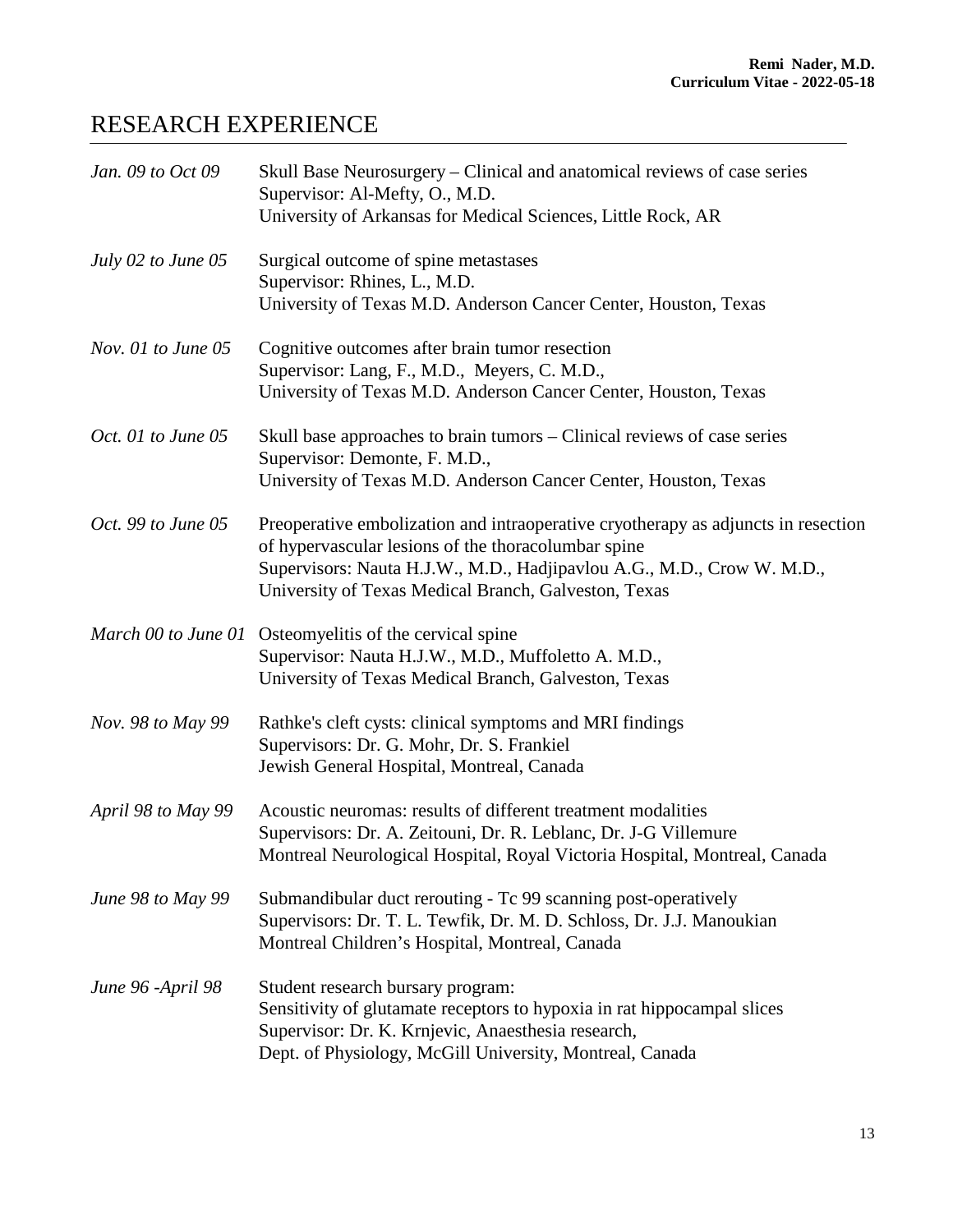#### PUBLICATIONS

#### *Books & Monographs*

- 1. **Nader, R.**, Sabbagh, A.J, El-Babaa S., Al-Jehani H., Gasco, J., Gragnaniello C., *Neurosurgery Case Review – Questions and Answers – Second Edition,* New York: Thieme Medical Publishers, ISBN: 9781626231986, E-Book ISBN: 9781626231993
- 2. Shaya M., Gragnaniello C., **Nader, R.** *Neurosurgery Rounds–Questions and Answers – Second Edition,,* New York: Thieme Medical Publishers Thieme Medical Publishers, 2017 - Print ISBN: 9781626233461, E-Book ISBN: 9781626233638
- 3. Shaya M., Gragnaniello C., **Nader R**., *Neurosurgery Practice –Questions and Answers – Second Edition,* New York: Thieme Medical Publishers, 2016 - Print ISBN: 9781626233478, E-Book ISBN: 9781626233645
- 4. **Nader, R.**, Berta, S., Gragnaniello C., Sabbagh, A.J., Levy M., *Neurosurgery Tricks of the Trade*: *Spine and Peripheral Nerves,* New York: Thieme Medical Publishers, 2014 - ISBN: 9781604069143
- 5. **Nader, R.**, Gragnaniello C., Berta, S., Sabbagh, A.J., Levy M., *Neurosurgery Tricks of the Trade: Cranial*, New York: Thieme Medical Publishers, 2013 - ISBN: 9781604063349
- 6. Gasco, J., **Nader, R.**, *The Essential Neurosurgery Companion*, New York: Thieme Medical Publishers, 2012 - ISBN: 9781604067354
- 7. Shaya M., **Nader, R.**, Farhat H., Citow J.S., Sabbagh, A.J. *Neurosurgery Rounds,* New York: Thieme Medical Publishers Thieme Medical Publishers, 2011 - ISBN: 9781588904997
- 8. **Nader, R.**, Sabbagh, A.J., *Neurosurgery Case Review – Questions and Answers*, New York: Thieme Medical Publishers, 2010 - ISBN: 9781604060522
- 9. Shaya M., **Nader R**., Nanda A., *Neurosurgery Practice –Questions and Answers,* New York: Thieme Medical Publishers, 2005 - ISBN: 9781588904225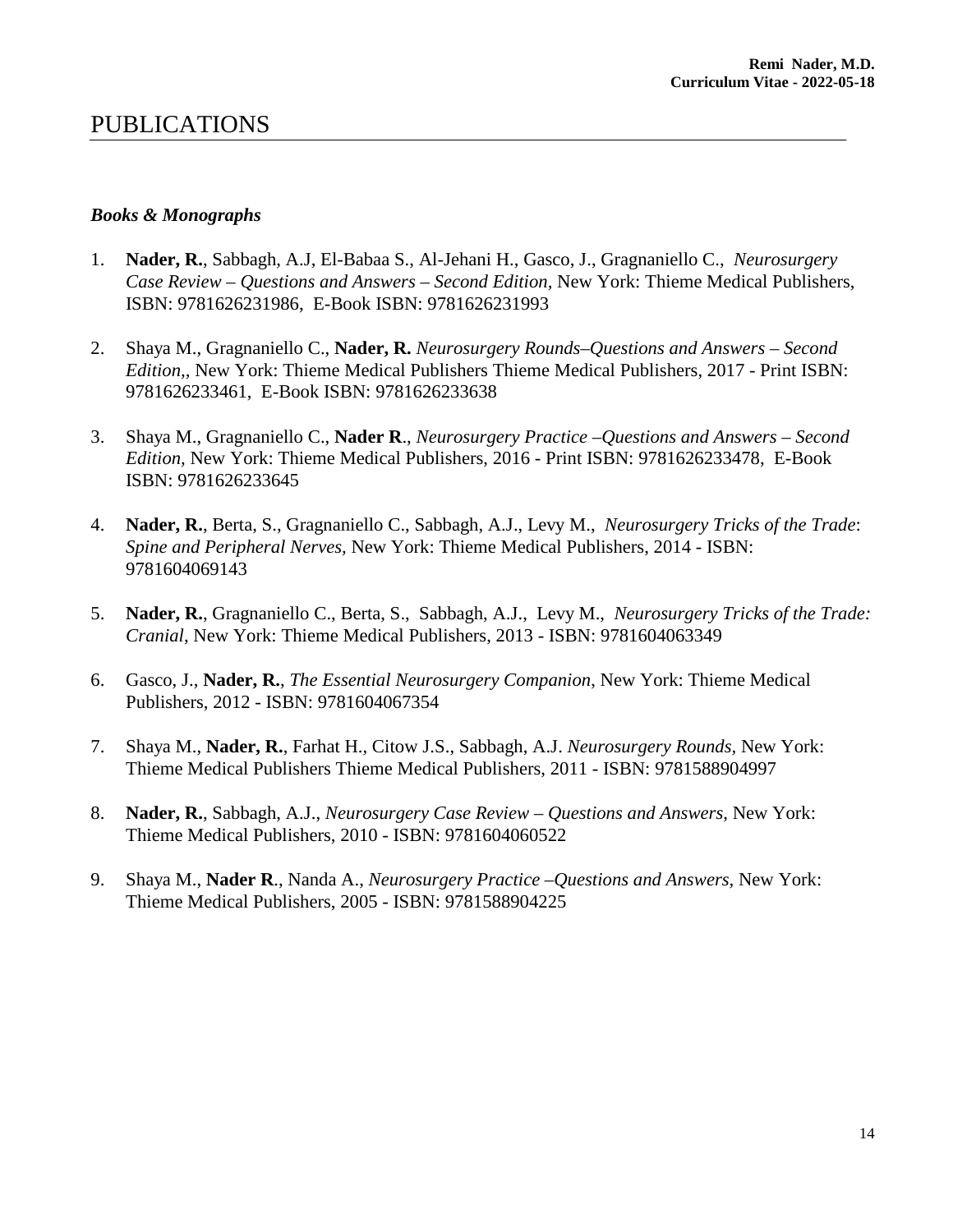#### *Peer-reviewed scientific articles*

- 1. Alvernia JE, Hidalgo J, Sindou MP, Washington C, Luzardo G, Perkins E, **Nader R**, Mertens P. [The](https://www.ncbi.nlm.nih.gov/pubmed/28191601)  [maxillary artery and its variants: an anatomical study with neurosurgical applications.](https://www.ncbi.nlm.nih.gov/pubmed/28191601) Acta Neurochir (Wien). 2017 Apr;159(4):655-664. doi: 10.1007/s00701-017-3092-5. Epub 2017 Feb 13.
- 2. Gragnaniello C, Gagliardi F, Chau AM, **Nader R**, Siu A, Litvack Z, Luca BD, Seex K, Mortini P, Caputy AJ, Al-Mefty O. *Intracranial injectable tumor model: technical advancements*. J Neurol Surg B Skull Base. 2014 Oct;75(5):301-8.
- 3. Miller JD, **Nader R.** *Acute Subdural Hematoma from Bridging Vein Rupture - A Potential Mechanism for Growth* - J Neurosurg – 2014 Jun;120(6):1378-84
- 4. Feiz-Erfan I, Fox BD, **Nader R,** Suki D, Chakrabarti I, Mendel E, Gokaslan ZL, Rao G, Rhines LD. Surgical treatment of sacral metastases: indications and results. J Neurosurg Spine. 2012 Oct;17(4):285-9.
- 5. Aboud ET, Krisht AF, O'Keeffe T, **Nader R**, Hassan M, Stevens CM, Ali F, Luchette FA. *Novel Simulation for Training Trauma Surgeons*. J Trauma. 2011;71: 1484–1490
- 6. Mahmoud M., **Nader R.,** Al-Mefty O., *Optic Canal Involvement in Tuberculum Sellae Meningiomas: Influence on Approach, Recurrence, and Visual Recovery.* Neurosurgery. Published online August 2, 2010, DOI: 10.1227/01.NEU.0000383153.75695.24
- 7. Hafez A., **Nader R.,** Al- Mefty O., *Preservation of the Superior Petrosal Sinus During the Combined Petrosal Approach: A Technical Note*. J Neurosurg, Published online July 9, 2010; DOI: 10.3171/2010.6.JNS091461
- 8. **Nader R.,** Gragnaniello C**,** Al-Mefty O*., Prasagittal Meningiomas – Part 4: Results, Complications and Outcomes.* Contemporary Neurosurgery – Vol 32, No. 16, Augurt 15, 2010
- 9. **Nader R.,** Gragnaniello C**,** Al-Mefty O*., Prasagittal Meningiomas – Part 3: Surgical Challenges*  Contemporary Neurosurgery – Vol 32, No. 15, July 30, 2010
- 10. **Nader R.,** Gragnaniello C**,** Al-Mefty O*., Prasagittal Meningiomas – Part 2: Surgical Treatment Strategies* Contemporary Neurosurgery – Vol 32, No. 14, July 15, 2010
- 11. **Nader R.,** Gragnaniello C**,** Al-Mefty O*., Prasagittal Meningiomas – Part 1: Presentation and Diagnosis.* Contemporary Neurosurgery – Vol 32, No. 13, June 30, 2010
- 12. Gragnaniello C, **Nader R**, van Doormaal T, Kamel M, Voormolen EHJ, Lasio G, Aboud E, Regli L, Tulleken CAF, Al-Mefty O, *Skull base tumor model: Laboratory investigation* J Neurosurg, Published online April 23, 2010; DOI: 10.3171/2010.3.JNS09513.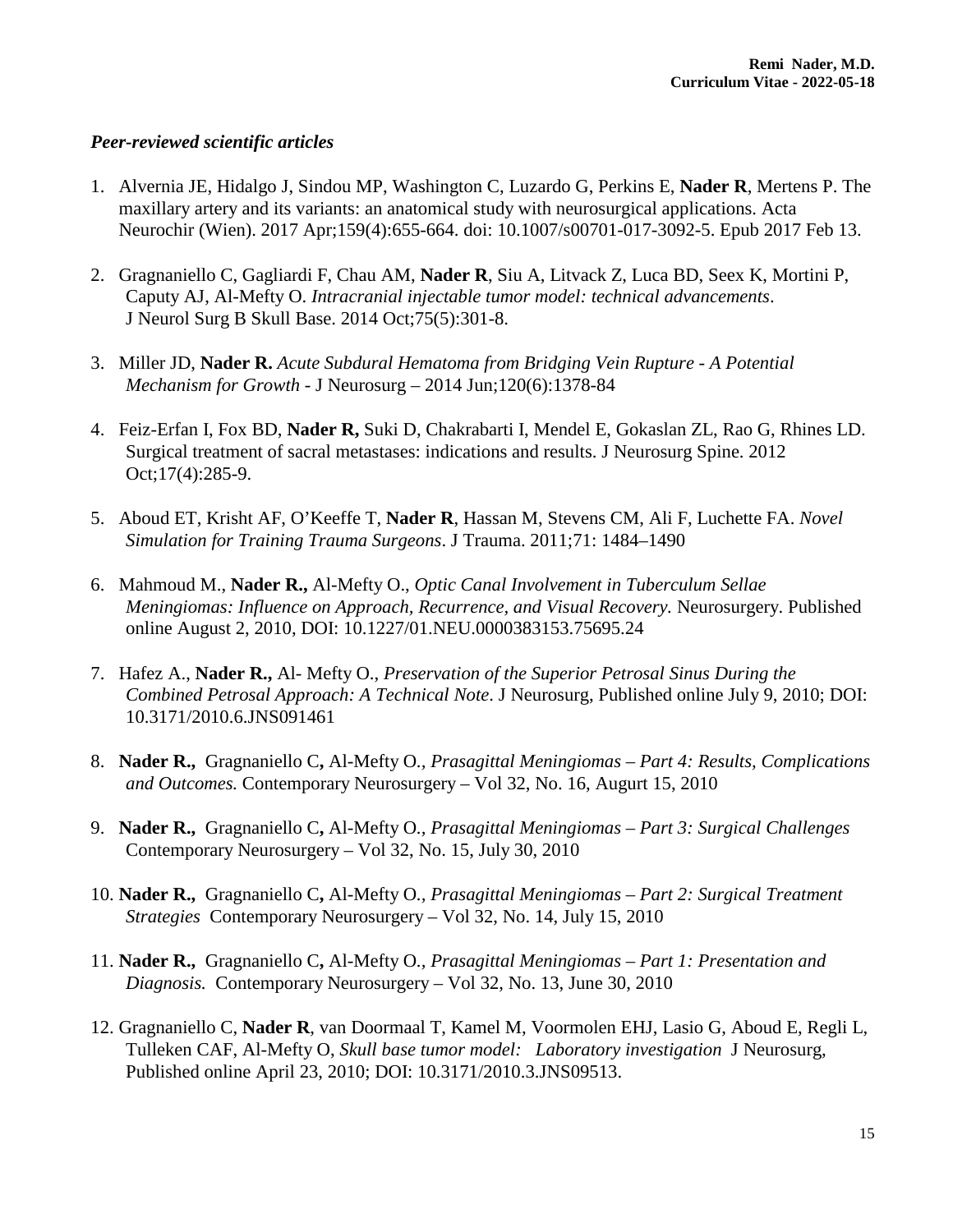- 13. Miller, J.D., **Nader, R.** *Treatment of Combined Osteoporotic Compression Fractures and Spinal Stenosis: Use of Vertebral Augumentation and Interspinous Process Spacer*. Spine 33:19 E717. Sept. 2008
- 14. Sciubba, D., Gokaslan, Z. Suk, I., Suki D., Maldaun, M., McCutcheon, I., **Nader, R**., Theriault, R., Rhines, L., Shehadi, J. *Positive and negative prognostic variables for patients undergoing spine surgery for metastatic breast disease*. Eur Spine J. May 8 2007
- 15. Shehadi, J., Sciubba, D., Suk, I., Suki D., Maldaun, M., McCutcheon, I., **Nader, R**., Theriault, R., Rhines, L., Gokaslan, Z. *Surgical treatment strategies and outcome in patients with breast cancer metastatic to the spine: a review of 87 patients*. Eur Spine J. Apr 4 2007
- 16. Hentschel, S., **Nader, R.,** Suki, D., Dastgir, A., Callender, D. L., DeMonte F., *Craniofacial resection in the elderly*: *an outcome study* J Neurosurg 101:935-943 Dec 2004
- 17. **Nader, R.,** Rhines, L.D., Mendel, E., *Metastatic Sacral Tumors*. Neurosurg Clin N Am 15 (2004) 453-457
- 18. Gelman B.B., Popov V., Borkowski J., **Nader R.,** Rauf S.J., Chaliub G., Visvesvara G., Nauta H.J.W. *Neuropathological and Ultrastructural Features of Amebic Encephalitis Caused by Sappinia Diploidae.* J Neuropathol Exp Neurol. 2003 Oct;62(10):990-8.
- 19. Fourney D.R., Schomer D., **Nader R.,** Fourney-Chlan J., Suki D., Ahar K., Rhines L.D., Gokaslan Z.L., *Percutaneous Vertebroplasty and Kyphoplasty for Painful Vertebral Body Fractures in Cancer Patients,* J Neurosurg (Spine 1) 98:21:30 Jan 2003
- 20. **Nader R.,** Alford B.T., Hadjipavlou A.G., Crow W., Nauta H.J.W. *Preoperative Embolization and Intraoperative Cryotherapy as Adjuncts in Resection of Hypervascular Lesions of The Thoracolumbar Spine,* J Neurosurg (Spine 3) 97: Oct 2002
- 21. **Nader R**., Al-Abdulhadi K., Leblanc R., Zeitouni A., *Acoustic Neuroma - an Outcome Study,* J Otolaryngol, 31(4):207-10, 2002 Aug.
- 22. Daniel SJ. **Nader R**. Kost K. Huttner I. *Facial Sweat Gland Carcinoma Metastasizing to Neck Nodes - A Diagnostic and Therapeutic Challenge.* Archives of Otolaryngology- Head & Neck Surgery. 127(12):1495-1498, 2001 Dec
- 23. Muffoletto A.J., **Nader R**., Westmark R.M. , Nauta H.J.W., Garges K.J., Hadjipavlou A.G. *Hematogenous Pyogenic Facet Joint Infection of the Subaxial Cervical Spine: A Report of Two Cases and Review of the Literature*, J Neurosurg (Spine 1) 95:135-138, 2001
- 24. Gelman B.B., Rauf S.J., **Nader R**., Popov V., Borkowski J., Chaliub G., Visvesvara G., Nauta H.J.W. *Amoebic Encephalitis due to Sappinia Diploidae*. JAMA, May 16, 2001, Vol. 285, No. 19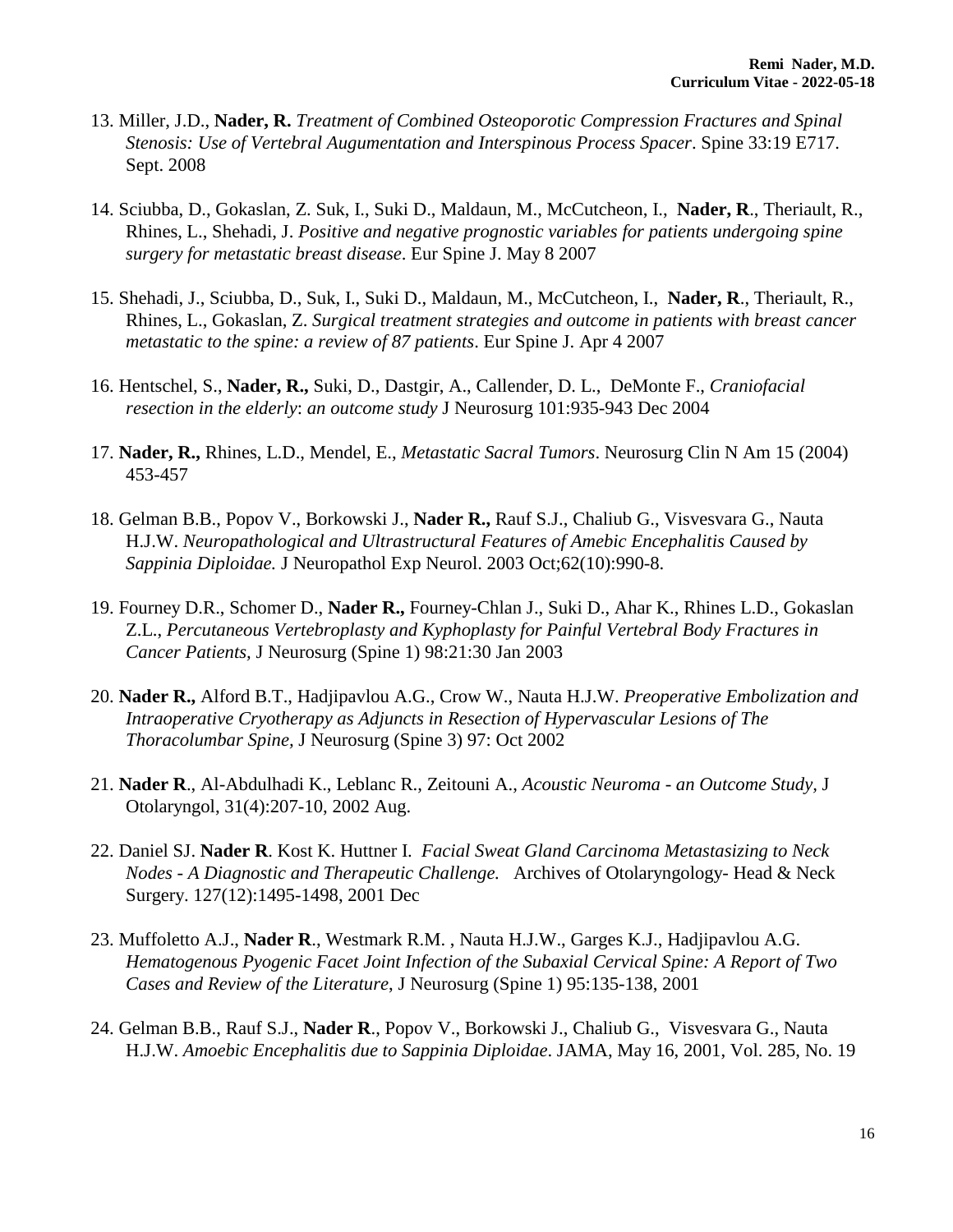- 25. **Nader R**., Mohr G., Sheiner N.M., Tampieri D., Mendelson J., Albrecht S. *Mycotic Aneurysm of the Carotid Bifurcation in the Neck: Case Presentation and Review of the Literature.* Neurosurg, May 2001, Vol. 48, No. 5., 1152-1156.
- 26. **Nader R**., Frenkiel S., Mohr G., Jacques L., Tampieri D., Albrecht S. *Rathke's Cleft Cyst Presenting as Sphenoid Sinusitis.* Otolaryngol – Head and Neck Surgery, Vol 124, No.2, 174-179. 2001
- 27. **Nader R.,** Forghani R., Krnjevic K. *In Rat Hippocampal Slices, NMDA Receptor-Mediated EPSPs are More Sensitive to Hypoxia than AMPA Receptor-Mediated EPSPs*. Neurosci. Lett. 245, 135- 138., 1998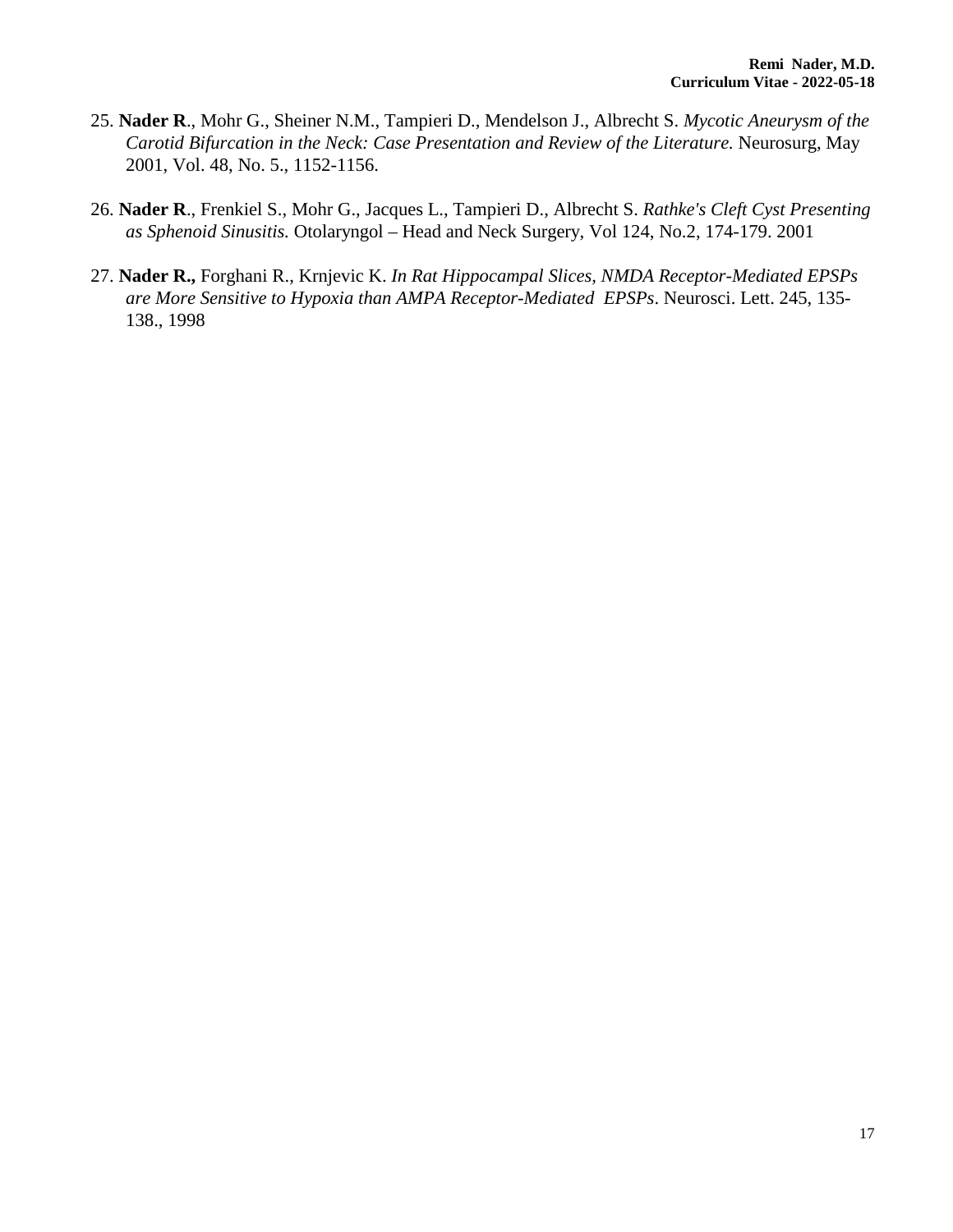#### *Book chapters*

- 1. Algain R, Bafaqeeh MS, **Nader R**, Alwadai A. *Subependymal Giant Cell Astrocytoma*. In: Nader R, et al. *Neurosurgery Case Review – Questions and Answers – Second Edition,* New York: Thieme Medical Publishers 2020 pp. 6-9
- 2. Al-Otaibi F, **Nader R**. *Stuge Weber Syndrome*. In: Nader R, et al. *Neurosurgery Case Review – Questions and Answers – Second Edition,* New York: Thieme Medical Publishers 2020 pp. 10-12
- 3. Alahmari A, AlYamany M, Bafaqeeh MS, **Nader R,** Ghani E. *Sphenoid Wing Meningioma*. In: Nader R, et al. *Neurosurgery Case Review – Questions and Answers – Second Edition,* New York: Thieme Medical Publishers 2020 pp. 30-33
- 4. Lary AI, **Nader R,** Del Maestro R. *Eloquent Cortex Low Grade Glioma*. In: Nader R, et al. *Neurosurgery Case Review – Questions and Answers – Second Edition,* New York: Thieme Medical Publishers 2020 pp. 72-75
- 5. Nader M-E, Raza SM, DeMonte F, **Nader R,** Gidley PW. *Petrous Apex Tumor*. In: Nader R, et al. *Neurosurgery Case Review – Questions and Answers – Second Edition,* New York: Thieme Medical Publishers 2020 pp. 116-119
- 6. Erickson NJ, Gragnaniello C, Harding M, Litvack ZN, Caputy AJ, **Nader R,** Sigounas D. *Middle Cerebral Artery Aneurysm with Intracerebral Hemorrhage*. In: Nader R, et al. *Neurosurgery Case Review – Questions and Answers – Second Edition,* New York: Thieme Medical Publishers 2020 pp. 154-158
- 7. Rutter G, Gragnaniello C, **Nader R,** Caputy AJ, Sigounas D, Harding M.. *Distal Anterior Cerebral Artery Aneurysm.* In: Nader R, et al. *Neurosurgery Case Review – Questions and Answers – Second Edition,* New York: Thieme Medical Publishers 2020 pp. 159-161
- 8. Chau AMT, Gragnaniello C, **Nader R,** Caputy AJ, Sigounas D, Harding M. *Concomitant Arteriovenous Malformation and Aneurysm*. In: Nader R, et al. *Neurosurgery Case Review – Questions and Answers – Second Edition,* New York: Thieme Medical Publishers 2020 pp. 177-180
- 9. Chau AMT, Gragnaniello C, **Nader R,** Caputy AJ, Sigounas D, Harding M. *Adult Moyamoya*. In: Nader R, et al. *Neurosurgery Case Review – Questions and Answers – Second Edition,* New York: Thieme Medical Publishers 2020 pp. 198-202
- 10. Erickson NJ, Gragnaniello C, **Nader R**. *Hypertensive Putaminal Hematoma*. In: Nader R, et al. *Neurosurgery Case Review – Questions and Answers – Second Edition,* New York: Thieme Medical Publishers 2020 pp. 203-205
- 11. Hunter G., **Nader R**. *High Grade Carotid Stenosis and Intracranial Aneurysm.* In: Nader R, et al. *Neurosurgery Case Review – Questions and Answers – Second Edition,* New York: Thieme Medical Publishers 2020 pp. 221-224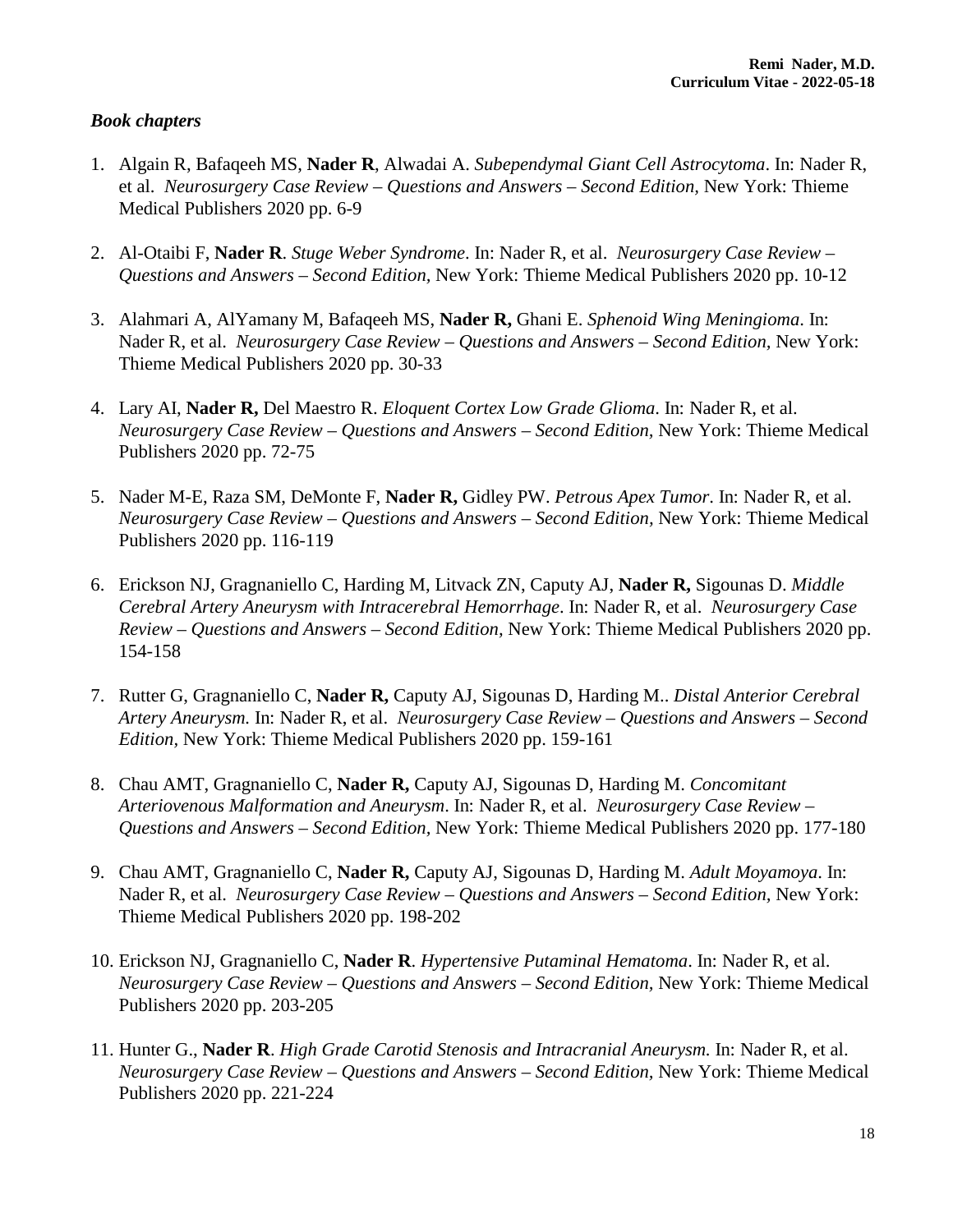- 12. **Nader R**. *Chronic Subdural Hematoma.* In: Nader R, et al. *Neurosurgery Case Review – Questions and Answers – Second Edition,* New York: Thieme Medical Publishers 2020 pp. 227-231
- 13. **Nader R**. *Spasticity after Cord Injury*. In: Nader R, et al. *Neurosurgery Case Review – Questions and Answers – Second Edition,* New York: Thieme Medical Publishers 2020 pp. 361-362
- 14. Qureshi N, **Nader R**. *Vagal Nerve Stimulator*. In: Nader R, et al. *Neurosurgery Case Review – Questions and Answers – Second Edition,* New York: Thieme Medical Publishers 2020 pp. 393-395
- 15. **Nader R**. *Normal Pressure Hydrocephalus*. In: Nader R, et al. *Neurosurgery Case Review – Questions and Answers – Second Edition,* New York: Thieme Medical Publishers 2020 pp. 401-403
- 16. Pearl J, Aggarwal A, **Nader R**. *Ossification of the Posterior Longitudinal Ligament*. In: Nader R, et al. *Neurosurgery Case Review – Questions and Answers – Second Edition,* New York: Thieme Medical Publishers 2020 pp. 474-477
- 17. **Nader R**, Almubaslat M. *Thoracic Disk Herniation*. In: Nader R, et al. *Neurosurgery Case Review – Questions and Answers – Second Edition,* New York: Thieme Medical Publishers 2020 pp. 479- 483
- 18. Alhashemi H**, Nader R**, Sabbagh AJ., *Lower Back Pain - Conservative Management*. In: Nader R, et al. *Neurosurgery Case Review – Questions and Answers – Second Edition,* New York: Thieme Medical Publishers 2020 pp. 489-493
- 19. Gragnaniello C, Chau AMT, Almubaslat M, **Nader R**. *Cauda Equina Syndrome*. In: Nader R, et al. *Neurosurgery Case Review – Questions and Answers – Second Edition,* New York: Thieme Medical Publishers 2020 pp. 505-507
- 20. Almubaslat M, Aggarwal A, Gragnaniello C, **Nader R**. *Sacroiliac Joint Dysfunction SIJ Fusion*. In: Nader R, et al. *Neurosurgery Case Review – Questions and Answers – Second Edition,* New York: Thieme Medical Publishers 2020 pp. 515-520
- 21. Gragnaniello C., **Nader R**. *Spinal Epidural Abscess.* In: Nader R, et al. *Neurosurgery Case Review – Questions and Answers – Second Edition,* New York: Thieme Medical Publishers 2020 pp. 547- 549
- 22. Gragnaniello C, Esposito I, **Nader R**, Seex K, *Odontoid Screw Placement*, In Nader R, et al., *Neurosurgery Tricks of the Trade: Spine*, New York: Thieme Medical Publishers, 2014, pp. 7-10

\_\_\_\_\_\_\_\_\_\_\_\_\_\_\_\_\_\_\_\_\_\_\_\_

- 23. **Nader R**, Ippolito S, Gragnaniello C, *C1-C2 Transarticular Screw Fixation,* In Nader R, et al., *Neurosurgery Tricks of the Trade: Spine*, New York: Thieme Medical Publishers, 2014, pp. 19-22
- 24. Shaya M, **Nader R**, *Cervical Leminectomy,* In Nader R, et al., *Neurosurgery Tricks of the Trade: Spine*, New York: Thieme Medical Publishers, 2014, pp. 45-48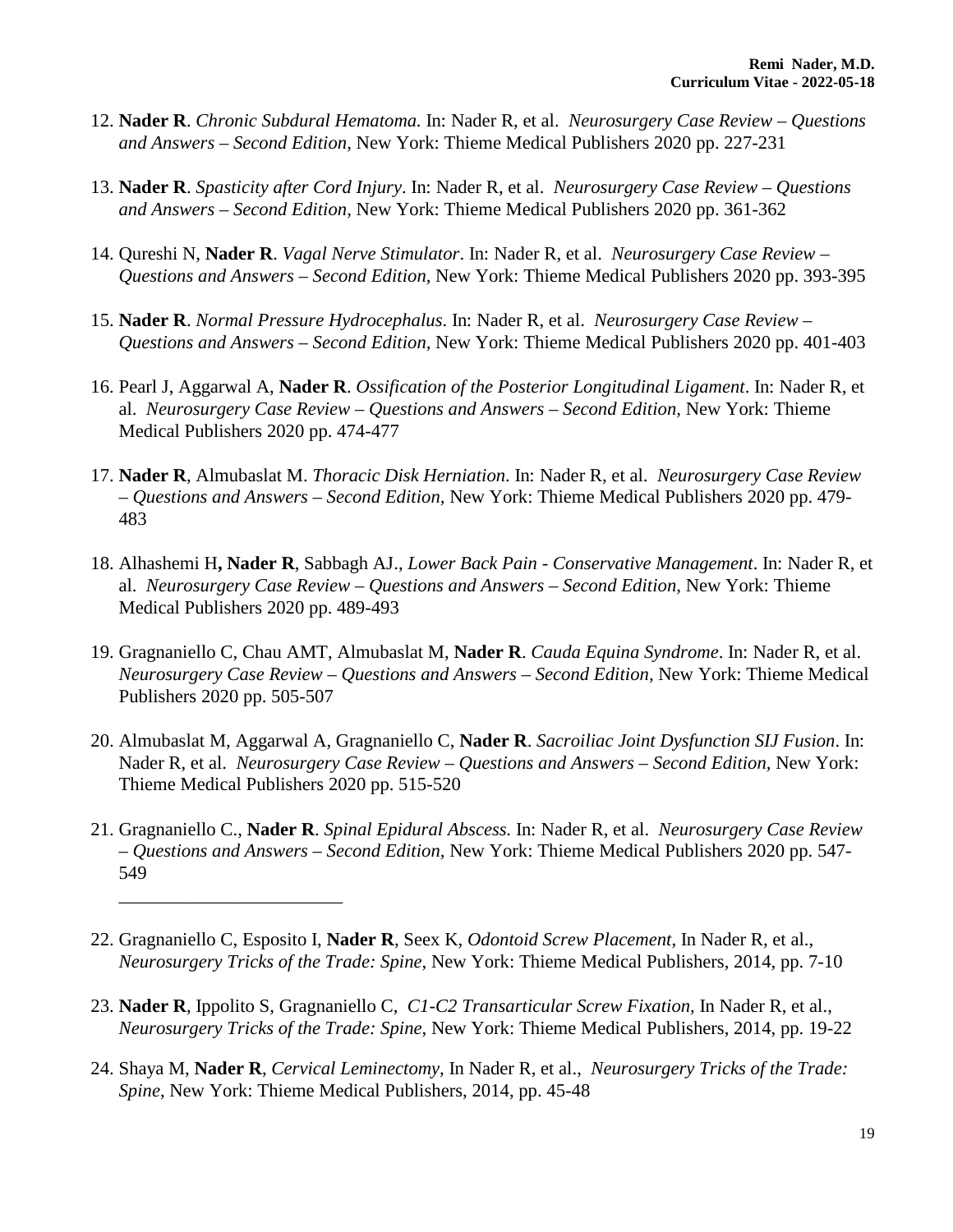- 25. Mokhtar SA, Gragnaniello C, **Nader R,** Kokubun S, *Cervical Laminoplasty* In Nader R, et al., *Neurosurgery Tricks of the Trade: Spine*, New York: Thieme Medical Publishers, 2014, pp. 61-63
- 26. Bocchetti A**,** Gragnaniello C, Magliulo M., **Nader R**, *Retroperitoneal Approach for Lumbar Corpectomy*, In Nader R, et al., *Neurosurgery Tricks of the Trade: Spine*, New York: Thieme Medical Publishers, 2014, pp. 100-105
- 27. **Nader R**, Gragnaniello C, *Lumbar Laminectomy and Laminotomy*, In Nader R, et al., *Neurosurgery Tricks of the Trade: Spine*, New York: Thieme Medical Publishers, 2014, pp. 110-113
- 28. **Nader R**, Gragnaniello C, *Posterior Lumbar Diskectomy*, In Nader R, et al., *Neurosurgery Tricks of the Trade: Spine*, New York: Thieme Medical Publishers, 2014, pp. 114-118
- 29. Gragnaniello C, Tender G, Day J, Sutterlin C, Fukshansky M, **Nader R**, *Sacroiliac Joint Arthrodesis and Fixation*, In Nader R, et al., *Neurosurgery Tricks of the Trade: Spine*, New York: Thieme Medical Publishers, 2014, pp. 138-143
- 30. Cardarelli M, Gragnaniello C, Iaccarino C, Ippolito S, **Nader R**, Servadei F, *Thoracolumbar Burst Fracture: Posterior Approach*, In Nader R, et al., *Neurosurgery Tricks of the Trade: Spine*, New York: Thieme Medical Publishers, 2014, pp. 225-230
- 31. Gragnaniello C, Esposito I, **Nader R**, *Primary Reconstruction in Spinal Infection*, In Nader R, et al., *Neurosurgery Tricks of the Trade: Spine*, New York: Thieme Medical Publishers, 2014, pp. 244-250
- 32. Gragnaniello C, Costa F, **Nader R,** Cardia A, Lassio G, Fornari M, *Intradural Extramedullary Tumors: Spinal Schwannomas*, In Nader R, et al., *Neurosurgery Tricks of the Trade: Spine*, New York: Thieme Medical Publishers, 2014, pp. 275-279
- 33. Davidson A, Gragnaniello C, **Nader R,** Morgan M, *Spinal Arteriovenous Fistulae and Malformations*, In Nader R, et al., *Neurosurgery Tricks of the Trade: Spine*, New York: Thieme Medical Publishers, 2014, pp. 293-298
- 34. Mokhtar SA, Gragnaniello C, **Nader R**, Kokubun S, *Surgical Management of Cervical Ossified Posterior Longitudinal Ligament.* In Nader R, et al., *Neurosurgery Tricks of the Trade: Spine*, New York: Thieme Medical Publishers, 2014, pp. 383-387
- 35. Gragnaniello C, Albanese R, Chau AMT, **Nader R,** Seex K. *Cauda Equina Syndrome* In: Nader R, et al. Neurosurgery Tricks of the Trade: Spine and Peripheral Nerves, New York: Thieme Medical Publishers, 2014 pp. 394-398
- 36. Natale M, Gragnaniello C, **Nader R**, Moraci A, *In Situ Decompression of the Ulnar Nerve at the Elbow.* In Nader R, et al., *Neurosurgery Tricks of the Trade: Spine*, New York: Thieme Medical Publishers, 2014, pp. 413-417

\_\_\_\_\_\_\_\_\_\_\_\_\_\_\_\_\_\_\_\_\_\_\_\_

37. **Nader R**, Gragnaniello C., *Convexity and parasagittal approach*, In Nader R, et al., *Neurosurgery Tricks of the Trade: Cranial*, New York: Thieme Medical Publishers, 2013, pp. 2-6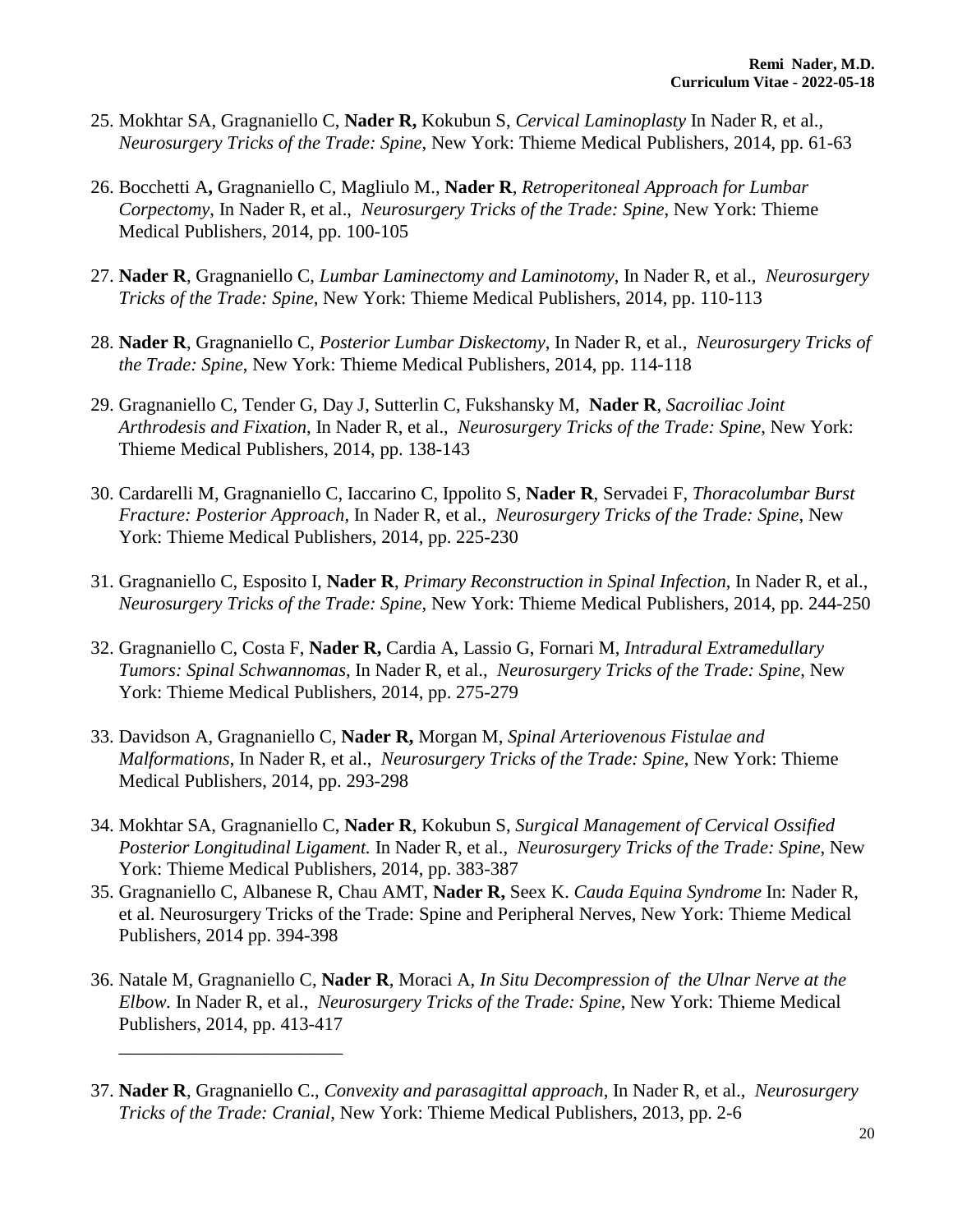- 38. **Nader R**, Gragnaniello C, *Meningioma - General Surgical Management*, In Nader R, et al., *Neurosurgery Tricks of the Trade: Cranial*, New York: Thieme Medical Publishers, 2013, pp. 98- 104
- 39. Gragnaniello C, **Nader R**, Almefty O. *Petroclival meningioma* In: Nader R, et al. Neurosurgery Tricks of the Trade: Cranial, New York: Thieme Medical Publishers, 2013 pp. 142-148
- 40. **Nader R,** Gragnaniello C, *Clinoidal meningioma*, In Nader R, et al., *Neurosurgery Tricks of the Trade: Cranial*, New York: Thieme Medical Publishers, 2013, pp. 149-152
- 41. Weil AG, Rahme R, **Nader R,** Moumdjian R. *Central Neurocytoma* In: Nader R, et al. Neurosurgery Tricks of the Trade: Cranial, New York: Thieme Medical Publishers, 2013 pp.187-190
- 42. Gallo P, Gragnaniello C, **Nader R,** Mottolese C. S*upracerebellar Infratentorial Approach to the Pineal Region* In: Nader R, et al. Neurosurgery Tricks of the Trade: Cranial, New York: Thieme Medical Publishers, 2013 pp. 223-226
- 43. Gragnaniello C, **Nader R**, Nader M-E, Lasio G, Fornari M, Laws Jr. E, *Cranial Approaches to Sellar and Parasellar Tumors*, In Nader R, et al., *Neurosurgery Tricks of the Trade: Cranial*, New York: Thieme Medical Publishers, 2013, pp. 264-271
- 44. Chang SD, **Nader R**. *Anterior Communicating Artery Aneurysm Surgical Repair* In: Nader R, et al. Neurosurgery Tricks of the Trade: Cranial, New York: Thieme Medical Publishers, 2013 pp.300-302
- 45. Altay, T, Gragnaniello C, **Nader R,** *Carotid termination aneurysm* In Nader R, et al., *Neurosurgery Tricks of the Trade: Cranial*, New York: Thieme Medical Publishers, 2013, pp. 307-312
- 46. Davidson A, Gragnaniello C, Assaad N, **Nader R**, Morgan M., *Clinoidal and Infraclinoid Carotid Aneurysm*, In Nader R, et al., *Neurosurgery Tricks of the Trade: Cranial*, New York: Thieme Medical Publishers, 2013, pp. 313-317
- 47. Lai L, Gragnaniello C, Davidson A, **Nader R,** Morgan M, *Multiple Intracranial Aneurysms*, In Nader R, et al., *Neurosurgery Tricks of the Trade: Cranial*, New York: Thieme Medical Publishers, 2013, pp. 354-358
- 48. Gragnaniello C**, Nader R**, Assaad N, Davidson AS, Stoodley M, Morgan MK. *Surgical Management of Giant Intracranial Aneurysms* In: Nader R, et al. Neurosurgery Tricks of the Trade: Cranial, New York: Thieme Medical Publishers, 2013 pp. 364-371
- 49. Gragnaniello C, **Nader R,** Morgan M, *Resection of Deep Arteriovenous Malformation*, In Nader R, et al., *Neurosurgery Tricks of the Trade: Cranial*, New York: Thieme Medical Publishers, 2013, pp. 391-396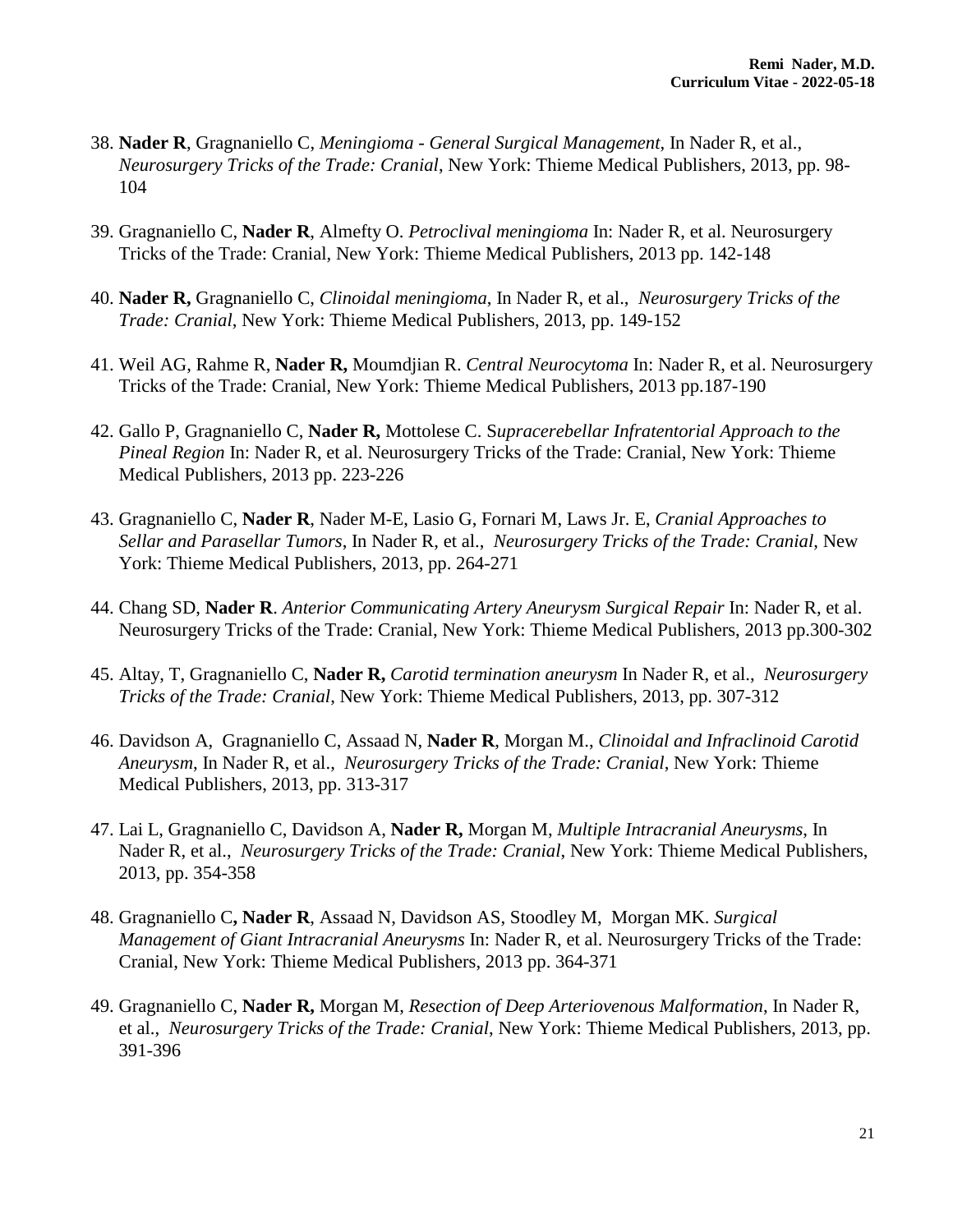- 50. **Nader R**, Almubaslat M, Gragnaniello C, *Approaches to Cerebral Veins and Dural Sinus*, In Nader R, et al., *Neurosurgery Tricks of the Trade: Cranial*, New York: Thieme Medical Publishers, 2013, pp. 413-420
- 51. Gragnaniello C, Albanese R, Ganau M, **Nader R**, *Infected Bone Flap*, In Nader R, et al., *Neurosurgery Tricks of the Trade: Cranial*, New York: Thieme Medical Publishers, 2013, pp. 530- 534
- 52. **Nader R**, Gragnaniello C, Paramasvaran S, Fuller J, *Gamma Knife Radiosurgery*, In Nader R, et al., *Neurosurgery Tricks of the Trade: Cranial*, New York: Thieme Medical Publishers, 2013, pp. 560- 563
- 53. Merciadri P, Gragnaniello C, Peretta P, Secci F, Abou-Hamden A, **Nader R**, *Ventriculoatrial Shunt*, In Nader R, et al., *Neurosurgery Tricks of the Trade: Cranial*, New York: Thieme Medical Publishers, 2013, pp. 638-640
- 54. Wong J, Gragnaniello C, **Nader R**, Stoodley M, *Syringosubarachnoid and Syringopleural Shunts*, In Nader R, et al., *Neurosurgery Tricks of the Trade: Cranial*, New York: Thieme Medical Publishers, 2013, pp. 644-647
- 55. Gragnaniello C, De Castro I, **Nader R**. *Recurrent Lumbar Disk Herniation - Repeat Discectomy vs. Fusion.* In: Eck JC, Vaccaro AR. Controversies in Spine Surgery: Best Evidence Recommendations, New York: Thieme Medical Publishers 2010 pp. 161-172
- 56. **Nader R**. *Subependymal Giant Cell Astrocytoma*. In: Nader R., Sabbagh AJ. *Neurosurgery Case Review – Questions and Answers*, New York: Thieme Medical Publishers, 2010 pp. 6-9
- 57. **Nader R**. *Stuge Weber Syndrome*. In: Nader R., Sabbagh AJ. *Neurosurgery Case Review – Questions and Answers*, New York: Thieme Medical Publishers, 2010 pp. 10-13

\_\_\_\_\_\_\_\_\_\_\_\_\_\_\_\_\_\_\_\_\_\_\_\_

\_\_\_\_\_\_\_\_\_\_\_\_\_\_\_\_\_\_\_\_\_\_\_\_

- 58. **Nader R**. *Parasaggital Meningiona*. In: Nader R., Sabbagh AJ. *Neurosurgery Case Review – Questions and Answers*, New York: Thieme Medical Publishers, 2010 pp.18-19
- 59. **Nader R**. *Sphenoid Wing Meningioma*. In: Nader R., Sabbagh AJ. *Neurosurgery Case Review – Questions and Answers*, New York: Thieme Medical Publishers, 2010 pp. 24-26
- 60. **Nader R**., Nader M-E. *Pituitary Tumor*. In: Nader R., Sabbagh AJ. *Neurosurgery Case Review – Questions and Answers*, New York: Thieme Medical Publishers, 2010 pp. 39-42
- 61. **Nader R**., Sabbagh AJ., *High Grade Glioma*. In: Nader R., Sabbagh AJ. *Neurosurgery Case Review – Questions and Answers*, New York: Thieme Medical Publishers, 2010 pp. 51-54
- 62. **Nader R**. *Colloid Cyst of the Third Ventricle*. In: Nader R., Sabbagh AJ. *Neurosurgery Case Review – Questions and Answers*, New York: Thieme Medical Publishers, 2010 pp. 89-91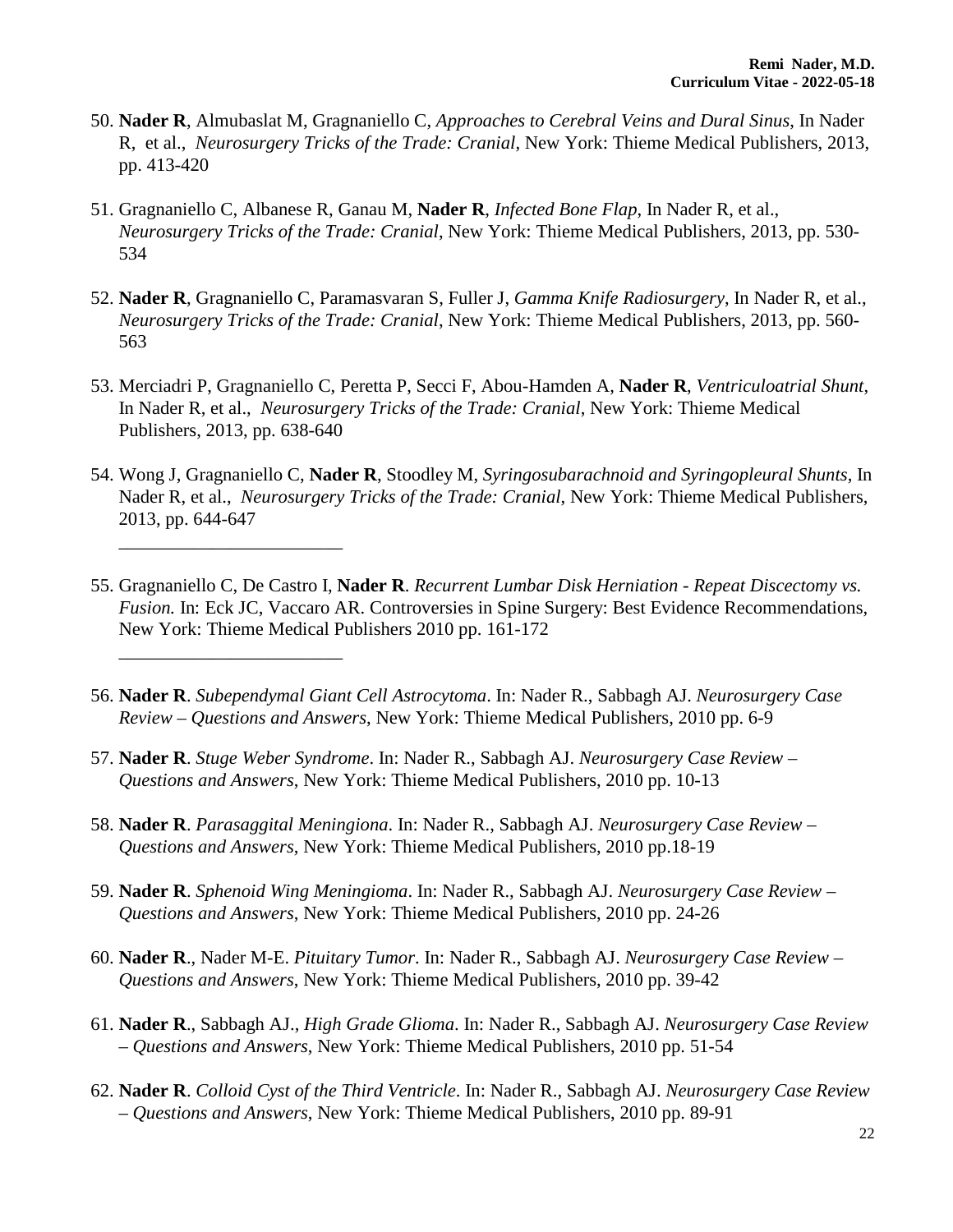- 63. **Nader R**. *Hypertensive Putaminal Hematoma*. In: Nader R., Sabbagh AJ. *Neurosurgery Case Review – Questions and Answers*, New York: Thieme Medical Publishers, 2010 pp. 130-132
- 64. Hunter G, **Nader R**. *High Grade Carotid Stenosis and Intracranial Aneurysm*. In: Nader R., Sabbagh AJ. *Neurosurgery Case Review – Questions and Answers*, New York: Thieme Medical Publishers, 2010 pp. 155-157
- 65. **Nader R**. *Chronic Subdural Hematoma*. In: Nader R., Sabbagh AJ. *Neurosurgery Case Review – Questions and Answers*, New York: Thieme Medical Publishers, 2010 pp. 158-162
- 66. **Nader R**. *Gunshot Wound to the Head*. In: Nader R., Sabbagh AJ. *Neurosurgery Case Review – Questions and Answers*, New York: Thieme Medical Publishers, 2010 pp. 178-181
- 67. **Nader R**. *Spasticity After Cord Injury*. In: Nader R., Sabbagh AJ. *Neurosurgery Case Review – Questions and Answers*, New York: Thieme Medical Publishers, 2010 pp. 273-274
- 68. **Nader R**. *Cervical Spondylotic Myelopathy*. In: Nader R., Sabbagh AJ. *Neurosurgery Case Review – Questions and Answers*, New York: Thieme Medical Publishers, 2010 pp. 308-312
- 69. Hanna A**, Nader R**. *Anterior Versus Posterior Approach to the Cervical Spine*. In: Nader R., Sabbagh AJ. *Neurosurgery Case Review – Questions and Answers*, New York: Thieme Medical Publishers, 2010 pp. 313-315
- 70. Alhashemi H**, Nader R**, Sabbagh AJ. *Lower Back Pain - Conservative Management*. In: Nader R., Sabbagh AJ. *Neurosurgery Case Review – Questions and Answers*, New York: Thieme Medical Publishers, 2010 pp. 316-320
- 71. Gragnaniello C, **Nader R**. *Cauda Equina Syndrome*. In: Nader R., Sabbagh AJ. *Neurosurgery Case Review – Questions and Answers*, New York: Thieme Medical Publishers, 2010 pp. 325-329
- 72. **Nader R**. *Thoracic Disk Herniation*. In: Nader R., Sabbagh AJ. *Neurosurgery Case Review – Questions and Answers*, New York: Thieme Medical Publishers, 2010 pp. 330-334
- 73. **Nader R**. *Lumbar Epidural Hematoma*. In: Nader R., Sabbagh AJ. *Neurosurgery Case Review – Questions and Answers*, New York: Thieme Medical Publishers, 2010 pp. 354-357
- 74. Gragnaniello C, **Nader R**. *Spinal Epidural Abscess*. In: Nader R., Sabbagh AJ. *Neurosurgery Case Review – Questions and Answers*, New York: Thieme Medical Publishers, 2010 pp. 358-360
- 75. Pande R, Nader M, **Nader R**. *Progressive Multifocal Leukoencephalopathy*. In: Nader R., Sabbagh AJ. *Neurosurgery Case Review – Questions and Answers*, New York: Thieme Medical Publishers, 2010 pp. 407-410
- 76. **Nader R**. *Normal Pressure Hydrocephalus*. In: Nader R., Sabbagh AJ. *Neurosurgery Case Review – Questions and Answers*, New York: Thieme Medical Publishers, 2010 pp. 414-416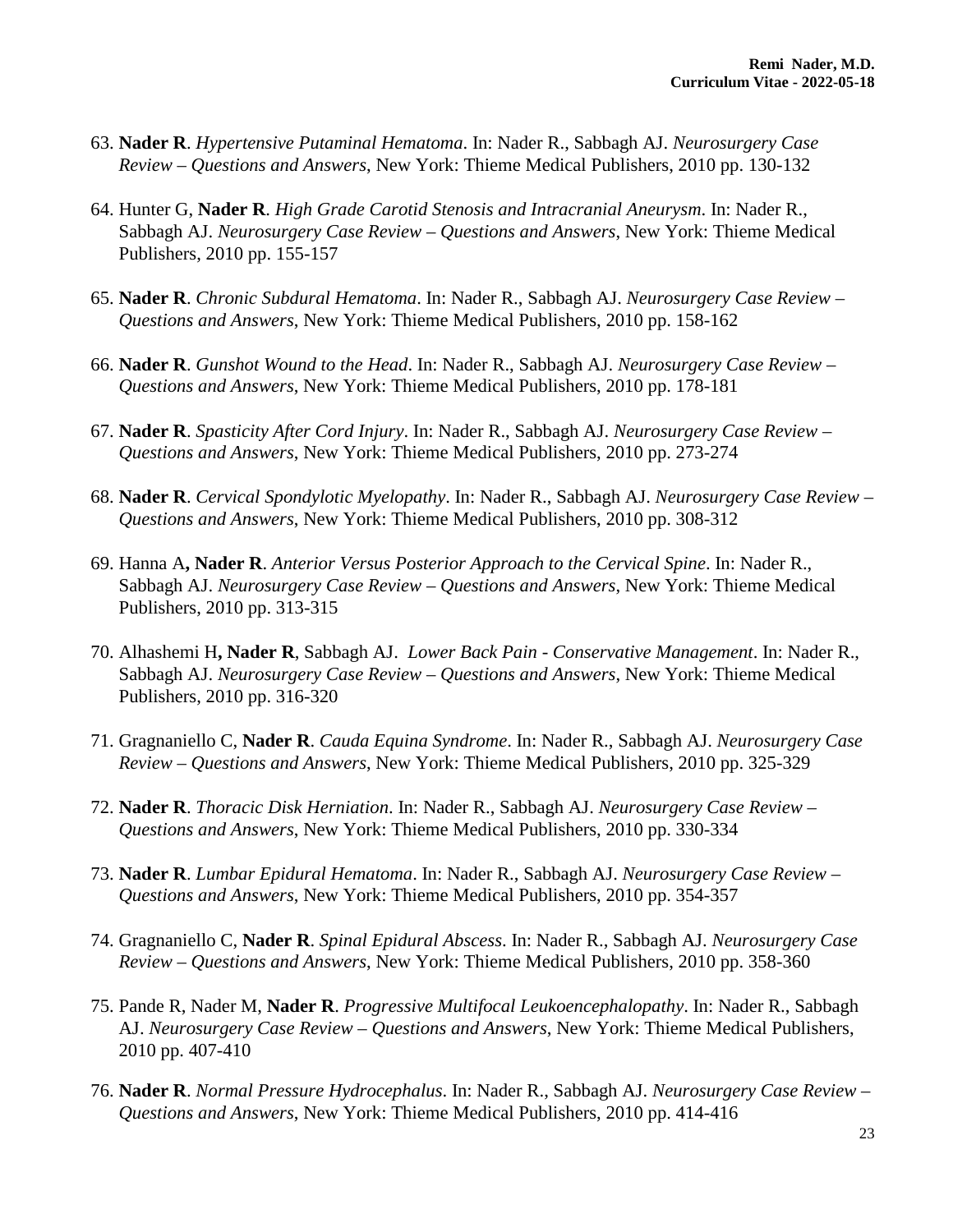#### ABSTRACTS & PRESENTATIONS

- 1.  $Feb.10^{th}$  **2020 Nader, R**., Spinal Cord Injury Invited Guest Lecturer & Professor Brain Project Africa Medical Outreach Mission, Yaoundé, Cameroon
- 2. *Feb.10<sup>th</sup>* 2020 **Nader, R**., Subaxial Cervical Spine Trauma Invited Guest Lecturer & Professor Brain Project Africa Medical Outreach Mission, Yaoundé, Cameroon
- 3. *Feb.9th 2018* **Nader R,** Les Douleurs Musculosquelettiques (Genou, Épaule, Colonne Cervicale) 9e Colloque Annuel De L'institut De Médecine Spécialisée de Laval. Laval, Quebec, Canada
- 4. *Jan.13th 2018* Alvernia JE, Hidalgo J, Sindou MP, Luzardo G, Perkins E, Washington C, **Nader R**, Mertens P. The maxillary artery and its variants: An anatomical study with neurosurgical applications 43rd Annual Meeting, Louisiana Neurosurgical Society, Shreveport, LA
- 5. *Mar.7th 2017* **Nader, R**., ASIA scoring, Neurological assessment and medical management Invited Guest Lecturer & Professor 1st Neurosurgery Review Course Department of Neurosurgery - Neuroscience Institute at Hamad Medical Corp. Doha, Qatar
- 6. *Mar.7th 2017* **Nader, R**., Degenerative Spine diseases: Pathophysiology, presentation and management Invited Guest Lecturer & Professor 1st Neurosurgery Review Course Department of Neurosurgery - Neuroscience Institute at Hamad Medical Corp. Doha, Qatar
- 7. *Mar.7th 2017* **Nader, R**., Thoracolumbar fractures Invited Guest Lecturer & Professor 1st Neurosurgery Review Course Department of Neurosurgery - Neuroscience Institute at Hamad Medical Corp. Doha, Qatar
- 8. *Mar.7th 2017* **Nader, R**., Chronic low backache and Failed back syndrome Invited Guest Lecturer & Professor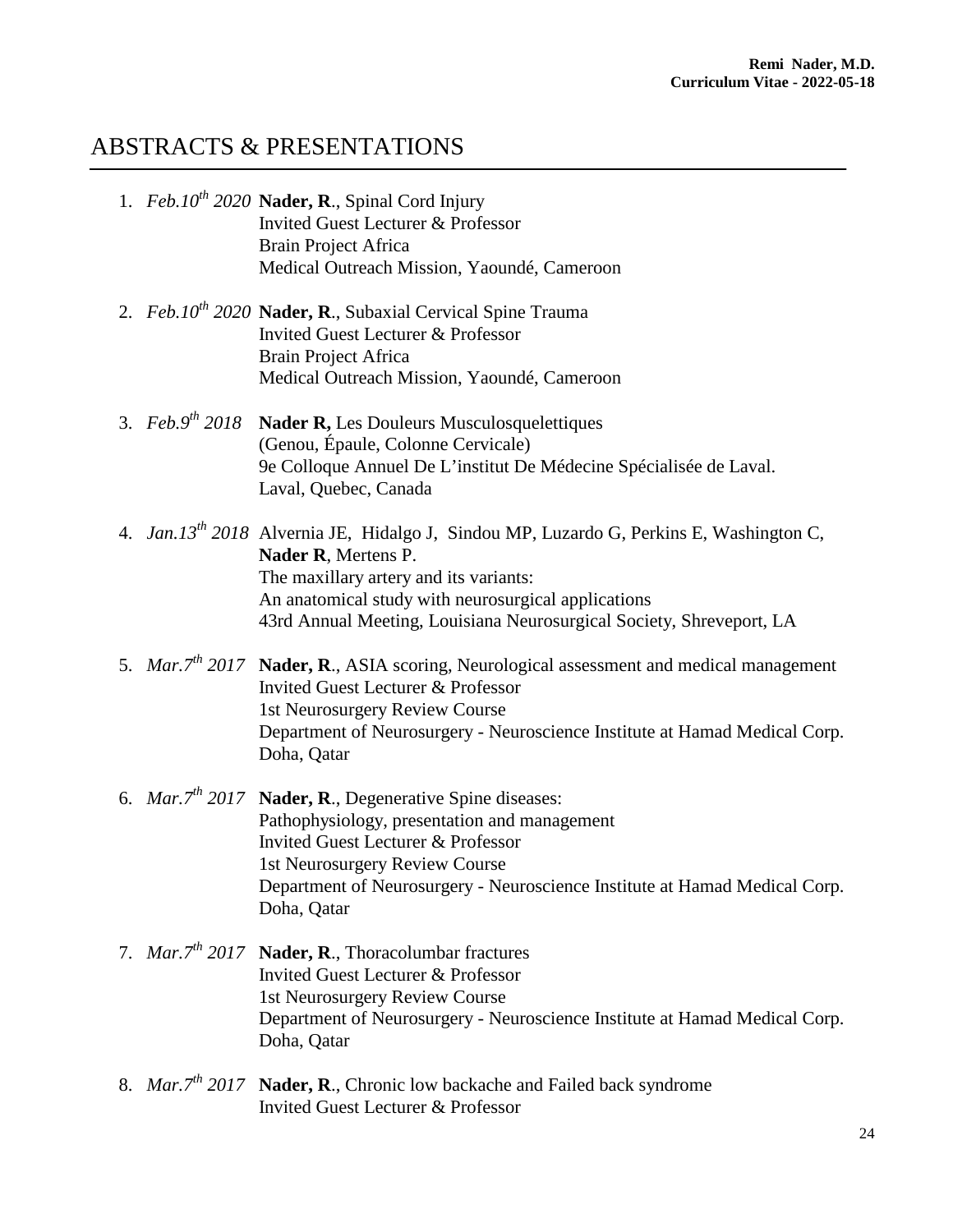1st Neurosurgery Review Course Department of Neurosurgery - Neuroscience Institute at Hamad Medical Corp. Doha, Qatar

- 9. *Mar.8th 2017* **Nader, R**., Cerebrovascular Anatomy Invited Guest Lecturer & Professor 1st Neurosurgery Review Course Department of Neurosurgery - Neuroscience Institute at Hamad Medical Corp. Doha, Qatar
- 10. *Mar.13<sup>th</sup>* 12 **Nader, R**., The Roadmap to Writing a Successful Medical Book Invited Guest Lecturer The National Neuroscience Institute King Fahd Medical City, Riyadh, Saudi Arabia
- 11. *Oct.3rd 11* Alvernia, J.E., **Nader, R**., Signorelli F., Murphy C.E., The Maxillary Artery: An Anatomo-radiological Correlation Study Congress of Neurological Surgeons –  $62<sup>nd</sup>$  annual meeting, Washington, DC
- 12. *Mar. 20th 11* **Nader, R.** Neuroanatomy**:** Sensory Control and Balancing Mechanisms Invited Guest Lecturer - North Carolina Alexander Technique Program Chesapeake Bay Alexander Studies, Greensboro, NC
- 13. *Feb. 16th 11* **Nader, R.** The Cranio-Orbito-Zygomatic Approach Invited Guest Lecturer – Division of Neurosurgery University of Texas Medical Branch, Galveston, TX
- 14. *Jan. 22th 11* **Nader, R.** Cranio-Orbital Osteotomies and Skull Base Surgery Invited Guest Lecturer - Mississippi Neurosurgical Society Annual Meeting, Jackson, MS
- 15. *Dec.*  $30^{th}$  10 **Nader, R.** Inhibition and the Brain Invited Guest Lecturer - Alexander Technique Residential Workshop Serra Retreat Center, Malibu, CA
- 16. *Dec. 28th 10* **Nader, R.** Sensory Control and Balancing Mechanisms Invited Guest Lecturer - Alexander Technique Residential Workshop Serra Retreat Center, Malibu, CA
- 17. *Aug. 31th 10* **Nader, R.** Cheng M.Brain and Spine Tumors Management Continued Medical Education Lectures, Memorial Hospital, Gulfport, MS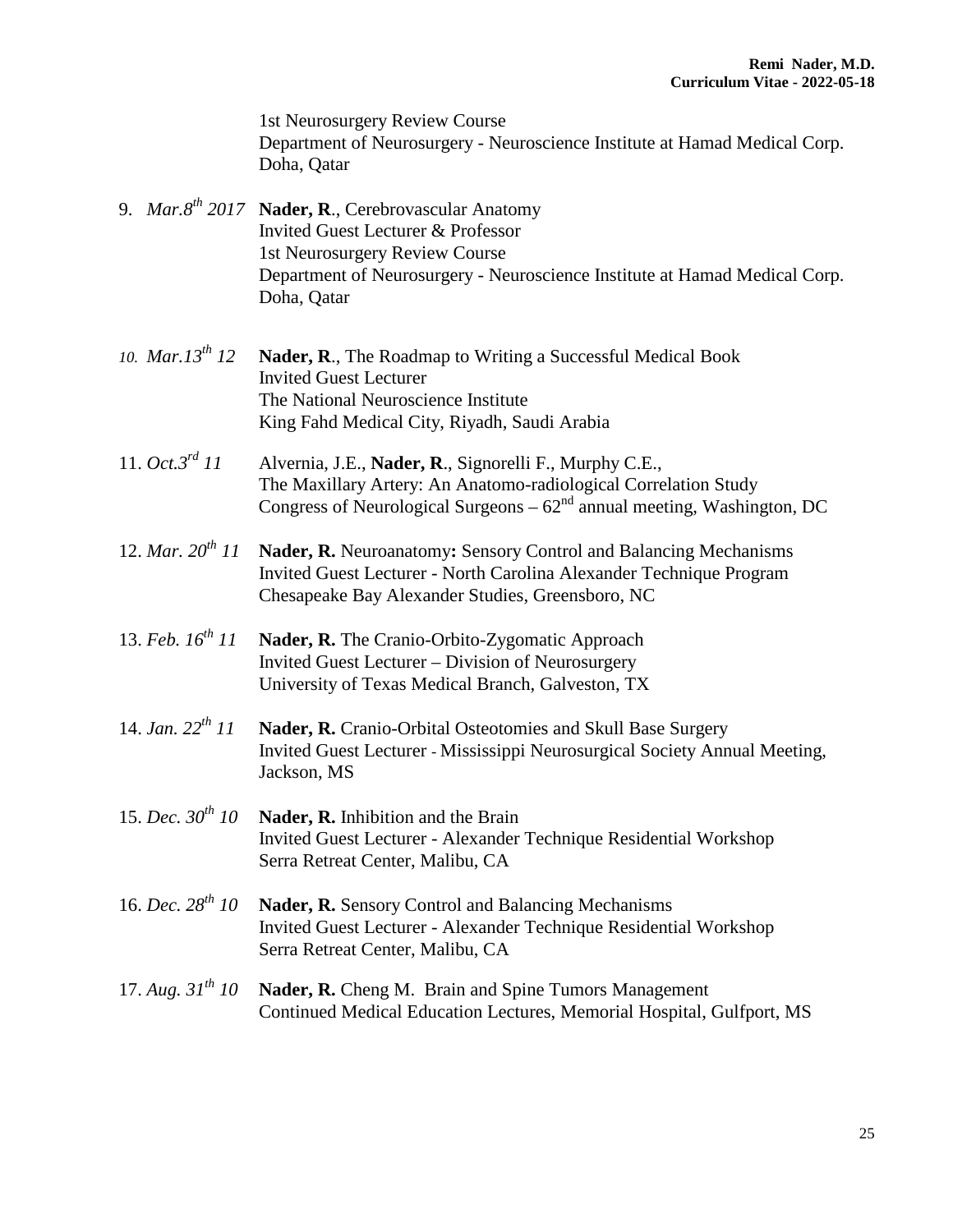| 18. <i>July</i> $30^{th}$ 10 | Nader, R. Recent Advances in Neurosurgery<br>Invited Guest Lecturer - Mississippi State Assembly of Surgical Technologist,<br>Back to the Mississippi Gulf Coast Workshop, Biloxi, MS                                           |
|------------------------------|---------------------------------------------------------------------------------------------------------------------------------------------------------------------------------------------------------------------------------|
| 19. May $28^{th}$ 10         | Nader, R. Sabbagh, AJ. Brain Tumor Management and Intraoperative Imaging,<br>Continued Medical Education Lectures, Memorial Hospital, Gulfport, MS                                                                              |
| 20. <i>May</i> $I^{st}$ 10   | Aboud ET, Ayoubi S, Al-Mefty O, Nader, R. Artificial Aneurysms for<br>Laboratory Surgical Training. American Association of Neurological Surgeons<br>(http://www.aans.org/Media/Article.aspx?ArticleId=64609 – online abstract) |
|                              | 21. April. $28^{th}$ 10 Nader, R. Lower Back Pain-A Neurosurgeon's Perspective,<br>Continued Medical Education Lectures, Memorial Hospital, Gulfport, MS                                                                        |
|                              | 22. Mar. $10^{th}$ 09 Nader, R. Lower Back Pain and Minimally Invasive Spine Surgery<br>Department of Anesthesiology Grand Rounds,<br>University of Arkansas for Medical Sciences, Little Rock, AR                              |
| 23. Jan. $17^{th}$ 09        | Nader, R. Cases in Neurosurgery<br>Mississippi Neurosurgical Society Annual Meeting, Greenwood, MS                                                                                                                              |
| 24. Jan. $17^{th}$ 09        | Nader, R., Nader, M-E., Miller, J.D., Lucas, M., Coppage, T.,<br>Spinal Stenosis in Klippel-Feil Syndrome Caused by Peri-dural Metastatic<br>Adenocarcinoma, Mississippi Neurosurgical Society Annual Meeting,<br>Greenwood, MS |
| 25. Jan. $12^{th}$ 08        | Nader, R. Cases in Neurosurgery<br>Mississippi Neurosurgical Society Annual Meeting, Biloxi, MS                                                                                                                                 |
| 26. Aug. $8^{th}$ 07         | Nader, R. Lower Back Pain-A Neurosurgeon's Perspective,<br>Continued Medical Education Lectures, Delta Regional Medical Center,<br>Greenville, MS                                                                               |
| 27. June $1^{st}$ 07         | Broadwater, K., Nader, R. Environment Effects versus Physiological Effects of<br>Human Voice Quality, The Voice Foundation's 36th Annual Symposium:<br>Philadelphia, PA                                                         |
|                              | 28. Mar. $14^{th}$ 07 Nader, R. Lower Back Pain, Continued Medical Education Lectures,<br>Grenada Lake Medical Center, Grenada, MS                                                                                              |
| 29. Nov. $2^{nd}$ 06         | <b>Nader, R.</b> Lower Back Pain – A Neurosurgeon's Perspective<br>Continued Medical Education Lectures, Greenwood Leflore Hospital, Greenwood,<br>MS                                                                           |
| 30. April $8^{th}$ 06        | Nader, R. Piriformis Syndrome<br>Mississippi Neurosurgical Society Annual Meeting, Memphis, TN                                                                                                                                  |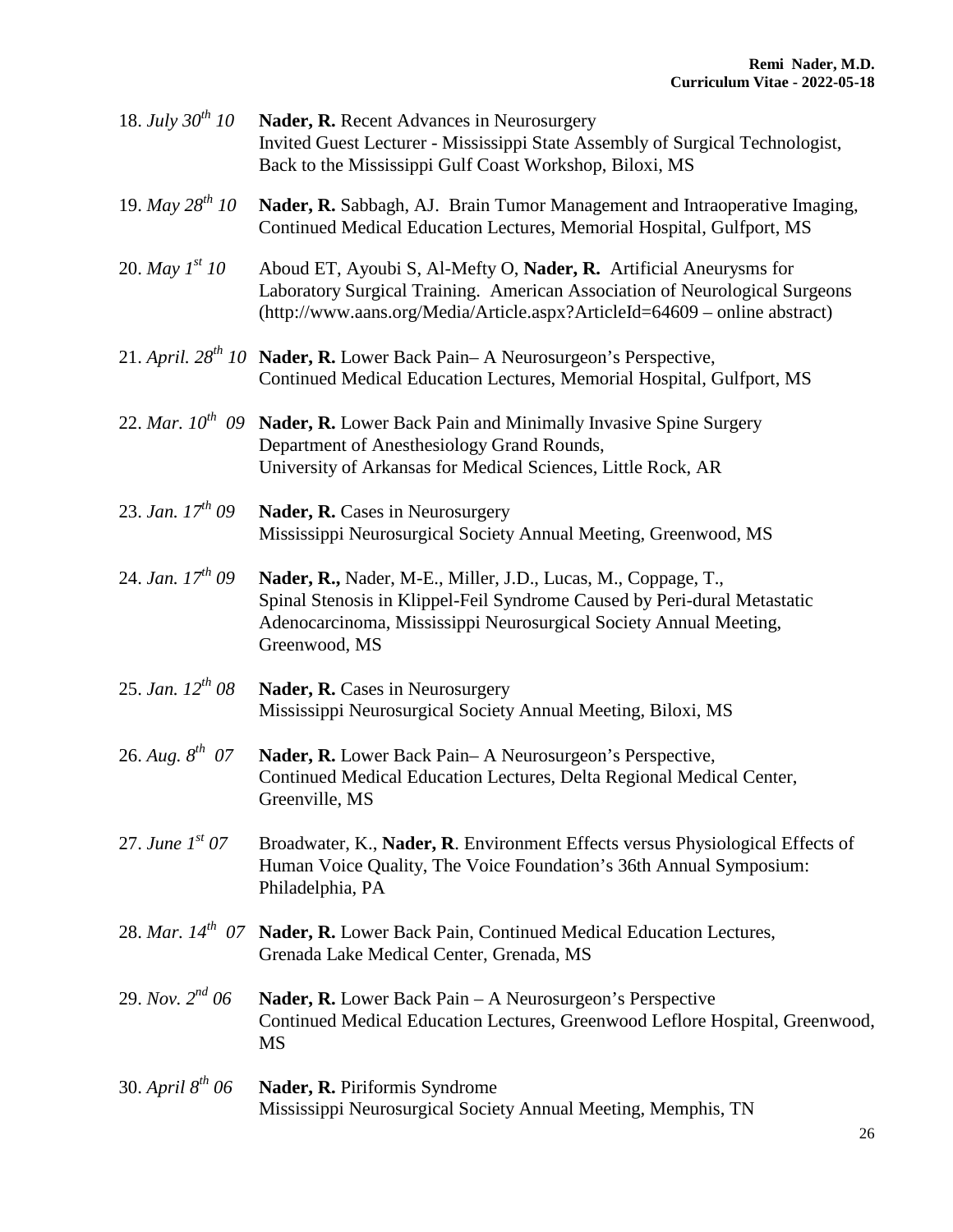| 31. Oct. $8^{th}$ 05  | Nader, R., Nauta, H.J.W., Intraoperative CT Monitoring of Stereotactic<br>Intracerebral Hematoma Aspiration Congress of Neurological Surgeons – 55th<br>annual meeting, Boston, MA                                                                                  |
|-----------------------|---------------------------------------------------------------------------------------------------------------------------------------------------------------------------------------------------------------------------------------------------------------------|
| 32. Oct. $16^{th}$ 04 | Hanbali, F., Gloss, D., Nader, R., Patterson, J.T., Nauta, H.J.W.,<br>The Argument of Intraoperative CT Scan<br>Congress of Neurological Surgeons - 54th annual meeting, San Francisco, CA                                                                          |
| 33. Oct. $16^{th}$ 04 | Hanbali, F., Suki, D., Nader, R., Guinti, F., Rhines, L.D., Lang, F.F., Gokaslan,<br>Z.L. Freehand Thoracic Pedicle Screw Instrumentation Without Intraoperatibe<br>Imaging Guidance. Congress of Neurological Surgeons - 54th annual meeting,<br>San Francisco, CA |
| 34. Oct. $16^{th}$ 04 | Nader, R., Hanbali, F., Green, C., DeMonte, F.<br>Bony Tumors of the Orbit. Congress of Neurological Surgeons – San Francisco,<br><b>CA</b>                                                                                                                         |
| 35. Oct. $16^{th}$ 04 | Nader, R., Hauck, E.F., Hanbali, F., McGinnis, M., Patterson, J.T., Nauta,<br>H.J.W., Cerebral Phaeohyphomycosis Mimicking High-Grade Glioma<br>Congress of Neurological Surgeons - 54th annual meeting, San Francisco, CA                                          |
| 36. May $3^{rd}$ 04   | Nader, R., Hentschel, S., Dastgir, A., Suki, D., Callender, D. L., DeMonte F.,<br>Craniofacial resection in the elderly: an outcome study<br>American Association of Neurological Surgeons, Orlando, FL                                                             |
| 37. May $3^{rd}$ 04   | Nader, R., Dastgir, A., Haynes, N., Gokaslan, Z.L., Rhines, L.D., Surgical<br>Outcome in Lung Cancer Patients with Hematogenous Metastases to the Spine:<br>A Series of 53 Patients. American Association of Neurological Surgeons,<br>Orlando, FL                  |
| 38. May $1^{st}$ 04   | Nader, R., Dastgir, A., Suki, D., Bohinski, R., Mendel, E., Gokaslan, Z.L.,<br>Rhines, L.D., Surgical Resection of Sacral Metastases: A Series of 19 Patients.<br>American Association of Neurological Surgeons, Orlando, FL                                        |
| 39. Mar. $27^{th}$ 04 | Nader, R., Dastgir, A., Haynes, N., Gokaslan, Z., Rhines, L.D., Surgical<br>Outcome in Lung Cancer Patients with Hematogenous Metastases to the Spine:<br>A Series of 53 Patients. Southern Neurosurgical Society, Amelia Island, FL                                |
| 40. Mar. $24^{th}$ 04 | Nader, R., Dastgir, A., Suki, D., Bohinski, R., Mendel, E., Gokaslan, Z.L.,<br>Rhines, L.D., Surgical Resection of Sacral Metastases: A Series of 19 Patients.<br>Southern Neurosurgical Society, Amelia Island, FL                                                 |
| 41. Mar. $24^{th}$ 04 | Nader, R., Hanbali, F., Tabrizi, P., Lang, F.F., DeMonte, F., Tumors of the Skull                                                                                                                                                                                   |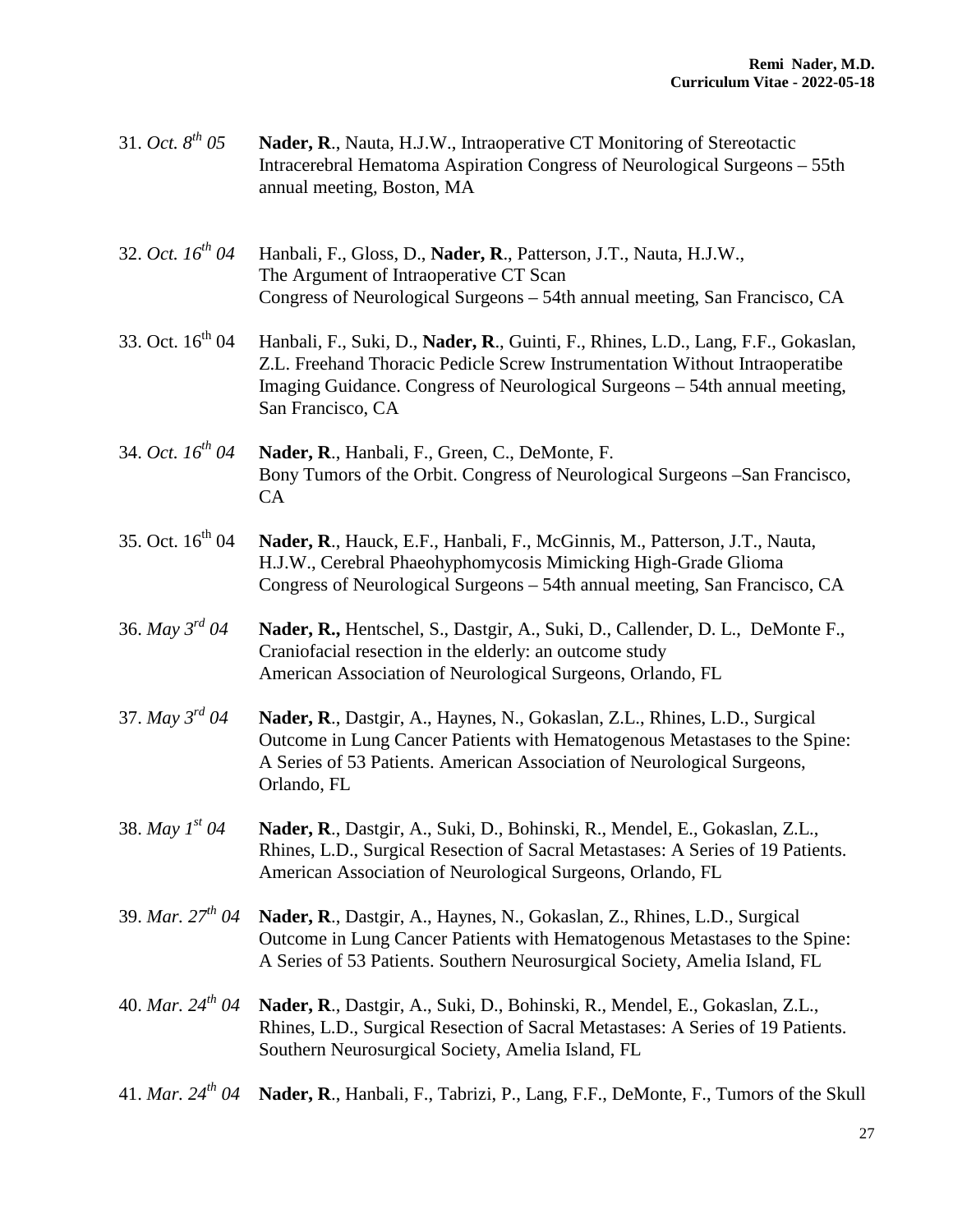Base in Children and Adolescents. Southern Neurosurgical Society, Amelia Island, FL

42. *Mar. 24<sup>th</sup> 04* **Nader, R**., Hanbali, F., Lang, F.F., Pilocytic astrocytoma of the brainstem. Southern Neurosurgical Society, Amelia Island, FL 43. *Mar. 24th 04* **Nader, R**., Hanbali, F., Green, C., DeMonte, F., Bony Tumors of the Orbit. Southern Neurosurgical Society, Amelia Island, FL 44. *Nov. 13th 03* Wefel J.S., Lang F.F., **Nader R**., Meyers C.A. Neurocognitive Sequelae of Surgical Resection for Previously Untreated Intrinsic Insular Region Tumors Society for Neuro-Oncology – Eighth Annual Meeting, Keystone, CO 45. *Oct. 18th 03* **Nader, R.,** Hanbali, F., Tabrizi, P., Lang, F.F., DeMonte, F., Tumors of the Skull Base in Children and Adolescents Congress of Neurological Surgeons, Denver, CO 46. *Oct. 18th 03* **Nader, R.,** Hanbali, F., Lang, F.F., Pilocytic Astrocytoma of the Brain Stem Congress of Neurological Surgeons – 53rd annual meeting, Denver, CO 47. *July 30th 03* Hadjipavlou A.G., **Nader R.,** Crow W., Nauta H.J.W. Management of hypervascular tumors of the spine. North American Spine Society, Maui, HI 48. *July 30th 03* **Nader, R.,** Dastgir, A., Haynes, N., Gokaslan, Z., Rhines, L.D., Surgical outcome In patients with hematogenous lung cancer metastatic to the spine: a series of 37 patients. North American Spine Society, Maui, HI 49. *May*  $17^{th}$  *03* Mendel E., **Nader R.,** Gunshot injuries to the spine AO ASIF Symposium, Rosemont, IL 50. *Feb. 22nd 03* Demonte F., **Nader R**., Ginsberg L.E. Tumors of the Division of the Trigeminal Nerve. North American Skull Base Society, Memphis, TN 51. *Oct. 28th 02* Fourney D.R., Schomer D., **Nader R.,** Fourney-Chlan J., Suki D., Ahar K., Rhines L.D., Gokaslan Z.L., Percutaneous Vertebroplasty and Kyphoplasty for Painful Vertebral Body Fractures in Cancer Patients. North American Spine Society, Montreal, PQ 52. *Sept. 21st 02* **Nader R**., Ginsberg L.E., Demonte F., Cavernous sinus hemangioma Associated with Facial Cutaneous Vascular Anomalies. Congress of Neurological, Philadelphia, PA 53. *Sept. 21st 02* **Nader R**., Ginsberg L.E., Demonte F., Tumors of the Trigeminal Nerve Congress of Neurological Surgeons, Philadelphia, PA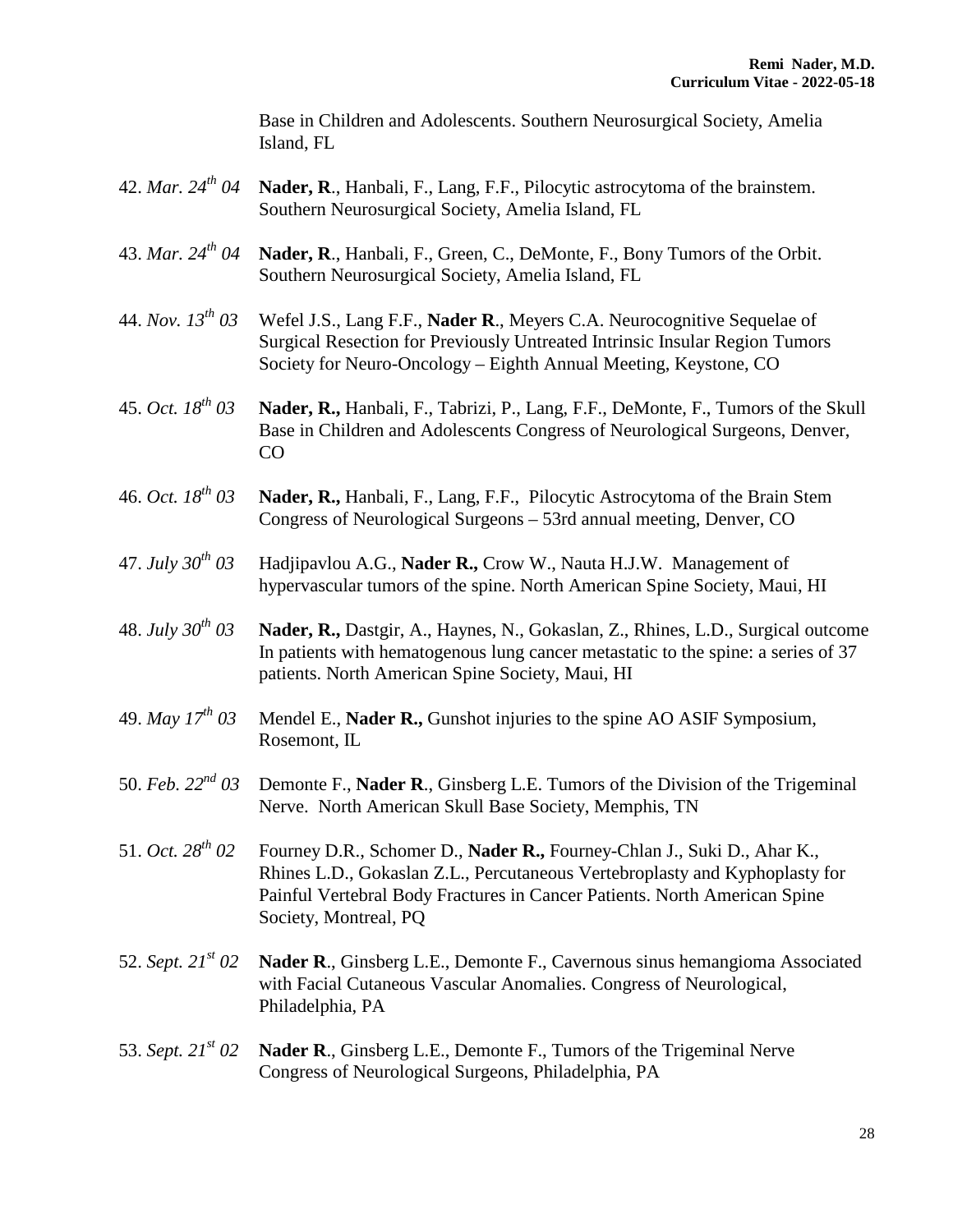| 54. Sept. $21^{st}$ 02        | Fourney D.R., Schomer D., Nader R., Fourney-Chlan J., Suki D., Ahar K.,<br>Rhines L.D., Gokaslan Z.L., Percutaneous Vertebroplasty and Kyphoplasty for<br>Painful Vertebral Body Fractures in Cancer Patients.<br>Congress of Neurological Surgeons, Philadelphia, PA |
|-------------------------------|-----------------------------------------------------------------------------------------------------------------------------------------------------------------------------------------------------------------------------------------------------------------------|
| 55. May $8^{th}$ 02           | Fourney D.R., Schomer D., Nader R., Fourney-Chlan J., Suki D., Ahar K.,<br>Rhines L.D., Gokaslan Z.L., Percutaneous Vertebroplasty and Kyphoplasty in<br>Cancer Patients. Trainee Recognition Day,<br>M. D. Anderson Cancer Center, Houston, TX                       |
| 56. April 19 <sup>th</sup> 02 | Nader R., Hanbali F., Resident Case Presentation<br>Texas Association of Neurological Surgeons, Dallas, TX                                                                                                                                                            |
| 57. May $4^{th}$ 01           | Nader R., Lo E.S., Alford B.T., Lacroix M., Lumbosacral Dissociation<br>Texas Association of Neurological Surgeons, Houston, TX                                                                                                                                       |
| 58. April $13^{th}$ 01        | Nader R., Mohr, G., Sheiner N.M., Tampieri D., Mendelson J., Albrecht S.<br>Mycotic Pseudo-Aneurysms of the Extracranial Carotid Artery<br>The Emirates Neuroscience Conference - Dubai, United Arab Emirats                                                          |
| 59. Nov. $17^{th}$ 00         | Alford B.T., Nader R., Hadjipavlou A.G., Crow W., Nauta H.J.W.<br>Preoperative embolization and intraoperative cryotherapy in resection of<br>hypervascular lesions of the thoracolumbar spine.<br>Spine + Science + Management Program – New Orleans, LA             |
| 60. Oct. $21^{st}$ 00         | Mohr G., Nader R., Sheiner N.M., Tampieri D., Mendelson J., Albrecht S.<br>Mycotic Aneurysm of the Carotid Artery.<br>Association of Quebec Neurosurgeons, Boucherville PQ                                                                                            |
| 61. Oct. 2000                 | Nader R., Mohr G., Sheiner N.M., Tampieri D., Mendelson J., Albrecht S.<br>Mycotic Aneurysm of the Carotid Artery.<br>New England Neurosurgical Society, Woods Hole, MA                                                                                               |
| 62. June $9^{th}$ 00          | Nader R., Gelman B.B., Chaliub G., Borkowski J., Popov V., Visvesvara G.,<br>Rauf S.J., Nauta H.J.W. Brain Abscess Caused by a New Genus of Free Living<br>Ameba. Singleton Surgical Society, Galveston, TX                                                           |
| 63. June $9^{th}$ 00          | Gelman B.B., Chaliub G., Nader R., Borkowski J., Popov V., Visvesvara G.,<br>Rauf S.J., Nauta H.J.W. A New Genus of Free Living Ameba Producing Human<br>Encephalitis: Sappinia Diploidae.<br>American Association of Neuropathology, Atlanta, GA                     |
| 64. May $26^{th}$ 00          | Alford B.T., Nader R., Gelman B.B., Visvesvara G., Rauf S.J., Nauta H.J.W.<br>Amebic Brain Abscess: Case Report and Review of the Literature                                                                                                                          |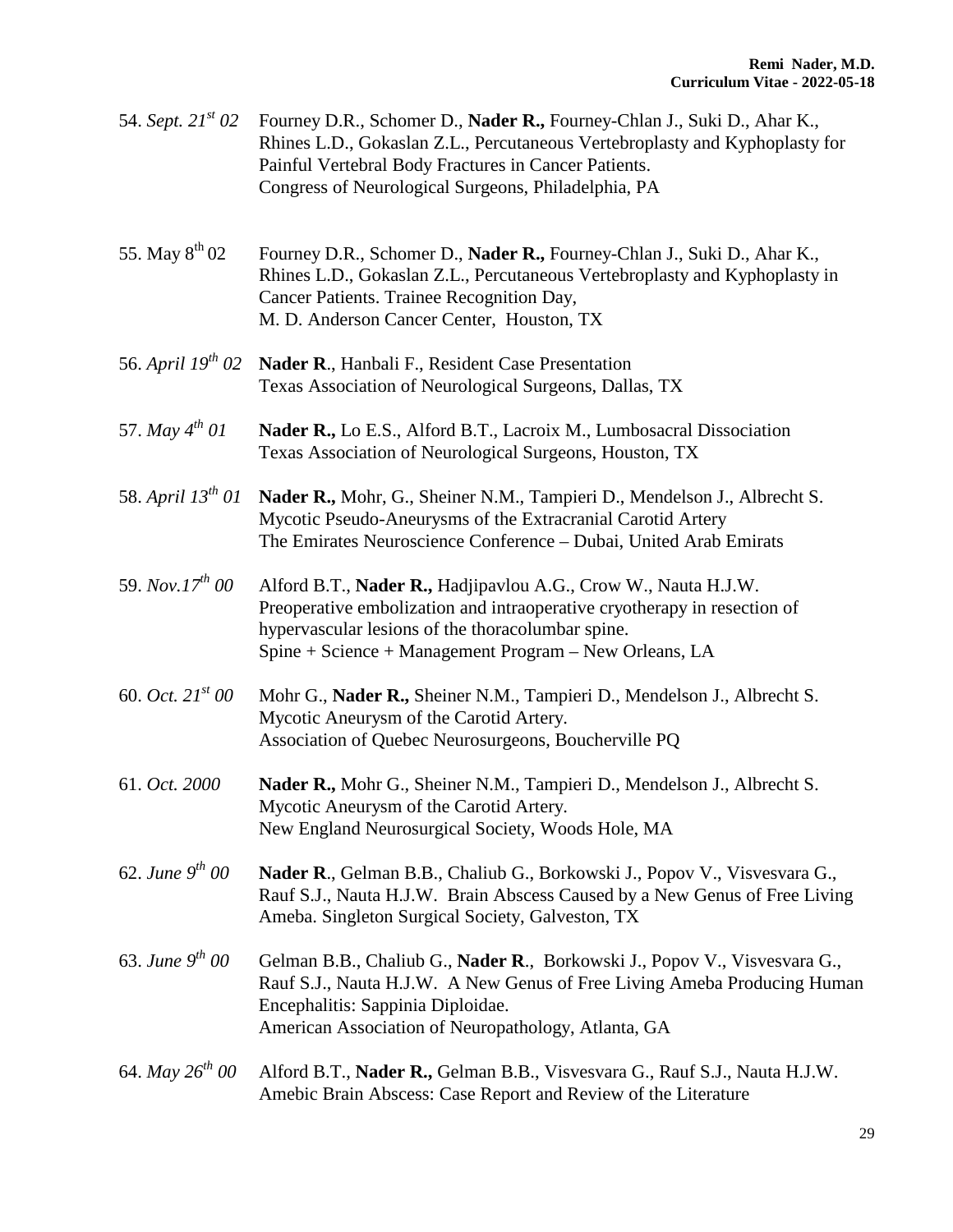Texas Association of Neurological Surgeons, San Antonio, TX

| 65. May $17^{th}$ 00 Nader R., Mohr G., Frenkiel S., Jacques L., Tampieri D., Albrecht S. |
|-------------------------------------------------------------------------------------------|
| Rathke's Cleft Cyst, McGill's 100 years of Neurosurgery, Montreal, PQ                     |

- 66. *March 3rd 00* Mohr G., **Nader R**., Frenkiel S., Jacques L., Tampieri D., Albrecht S. Rathke's Cleft Cyst, New England Neurosurgical Society, Hanover, NH
- 67. *July 1999* **Nader R**., Mohr G., Frenkiel S., Jacques L., Tampieri D., Albrecht S. Kystes de la fente de Rathké [Rathke's Cleft Cyst], (French translation) La Société de Neurochirurgie de Langue Française [French Speaking Language Society of Neurosurgery], Montreal, PQ
- 68. *July 1999* **Nader R.,** Mohr G., Sheiner N.M., Tampieri D., Mendelson J., Albrecht S. Anévrismes Mycotiques de la Bifurcation Carotidienne dans le Cou. [Mycotic Aneurysm of the Carotid Bifurcation in the Neck] (French translation). La Société de Neurochirurgie de Langue Française [French Speaking Language Society of Neurosurgery], Montreal, PQ
- 69. *July 1999* Zeitouni A., **Nader R.,** Abdulhadi K., Leblanc R., Villemure J-G. Acoustic Neuromas - an outcome study. Canadian Society of Otolaryngol –H&N Surgery

#### 70. *April 29th 99* **Nader R.,** Abou-Khalil S., Tewfik T.L.Wharton's duct rerouting: a Tc99 uptake Study. American Society of Pediatric Otolaryngologists, Palm Desert, CA

- 71. *Sept. 24th 98* **Nader R.,** Abou-Khalil S., Tewfik T.L.Wharton's duct rerouting: a Tc99 uptake Acoustic Neuromas Management. Quebec Association of Otolaryngologists. Quebec, PQ
- 72. *Dec. 4th 96* **Nader R.,** Krnjevic K., Effects of calcium release from intracellular stores on NMDA and AMPA components of EPSPs during anoxia. Faculty of Medicine Student Research Day – McGill University, Montreal, PQ